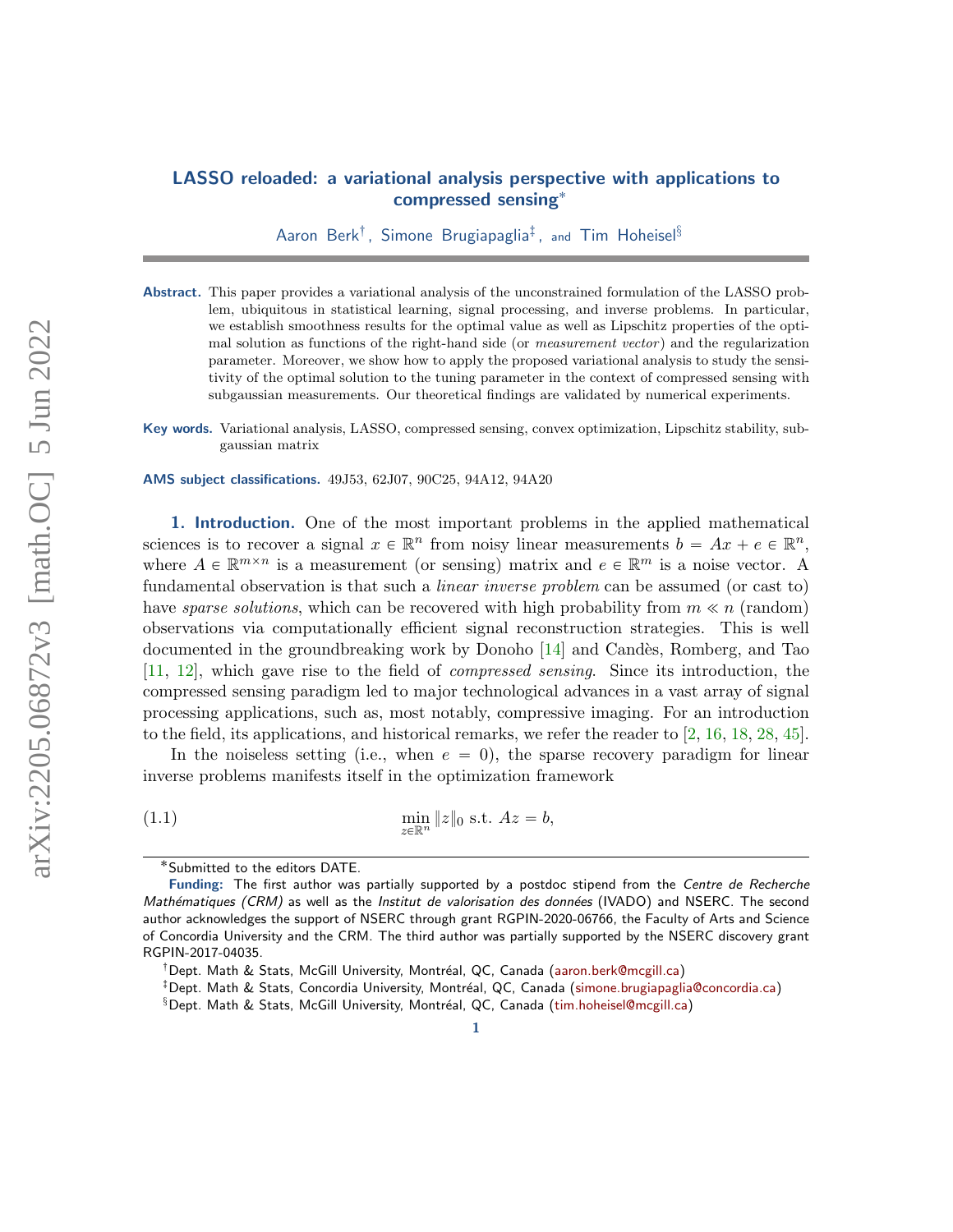where  $\|\cdot\|_0$  is counting the nonzero entries of a vector in  $\mathbb{R}^n$ . Despite the absence of noise, problem [\(1.1\)](#page-0-0) is provably NP-hard in general [\[18,](#page-21-5) [33\]](#page-22-2). Thus, many convex relaxations of this optimization problem have been proposed, all of which, in essence, rely on the fact that the  $l_1$ -norm is the *convex envelope* of  $\|\cdot\|_0$  restricted to an  $l_{\infty}$ -ball (see, e.g., [\[2,](#page-21-3) §D.4]).

Here we focus on sparse recovery via  $l_1$  minimization in the noisy setting (i.e., when  $e \neq 0$ ) based on the well-known *(unconstrained) LASSO (Least Absolute Shrinkage and* Selection Operator) problem

<span id="page-1-0"></span>(1.2) 
$$
\min_{z \in \mathbb{R}^n} \frac{1}{2} \|Az - b\|^2 + \lambda \|z\|_1,
$$

where  $\lambda > 0$  is a regularization (or tuning) parameter and where  $\|\cdot\|$  and  $\|\cdot\|_1$  denote the  $l_2$ and  $l_1$ -norm, respectively. The LASSO problem was originally proposed (in a constrained formulation) by Tibshirani in the context of statistical regression in the pioneering paper [\[42\]](#page-22-3). Since then, the LASSO has become an indispensable tool in statistical learning, especially when performing tasks such as model selection (see [\[21\]](#page-21-6) and references therein). Moreover, it plays a key role in Bayesian statistics, thanks to its ability to characterize maximum *a posteriori* estimators in linear regression when the parameters have independent Laplace priors  $[35]$ . We also note that problem  $(1.2)$  was introduced in signal processing by Chen, Donoho, and Saunders in [\[13\]](#page-21-7) under the name of basis pursuit denoising. Here on, we refer to the unconstrained LASSO simply as the LASSO.

From the optimization perspective, the LASSO falls into the category of (additive) composite problems, for which many numerical solution methods have been devised and which have been tested on  $(1.2)$ , including proximal gradient methods  $(e.g., FISTA [8])$  $(e.g., FISTA [8])$  $(e.g., FISTA [8])$  and primal-dual methods, see Beck's excellent textbook [\[5\]](#page-21-9) for references, or proximal Newtontype methods proposed by Lee, *et al.* [\[29\]](#page-22-5), Khan *et al.* [\[27\]](#page-22-6), Kanzow and Lechner [\[26\]](#page-22-7) or Milzarek and Ulbrich [\[30\]](#page-22-8).

From the perspective of *variational analysis* [\[10,](#page-21-10) [15,](#page-21-11) [31,](#page-22-9) [32,](#page-22-10) [37\]](#page-22-11), given any optimization problem with parameters, the question as to the behavior of the optimal value and the optimal solution(s) as functions of the parameters arises naturally. The trifecta for solutions of any optimization problem is: existence, uniqueness and stability. For the LASSO problem, existence is easily established as the  $l_1$ -norm is *coercive* (and the quadratic term is not *counter-coercive*<sup>[1](#page-1-1)</sup>). Sufficient conditions for uniqueness were established by Tibshirani [\[43\]](#page-22-12) and Fuchs [\[20,](#page-21-12) Theorem 1]. A set of conditions (see [Assumption 4.1](#page-9-0) below) that characterizes uniqueness of solutions of a whole class of  $l_1$ -optimization problems (including the LASSO) were established by Zhang, *et al.* [\[47\]](#page-22-13). An alternative, shorter proof (even though it is not explicitly stated for the LASSO) of this characterization was given by Gilbert [\[22\]](#page-21-13) which relies, in essence, on polyhedral convexity. Stability results for the LASSO in the sense of variational analysis are, to the best of our knowledge, missing thus far.

Nevertheless, previous work has examined sensitivity of various formulations of  $l_1$  optimization techniques with respect to the choice of the tuning parameter; and other work

<span id="page-1-1"></span><sup>&</sup>lt;sup>1</sup>In the sense of  $[37,$  Definition 3.25].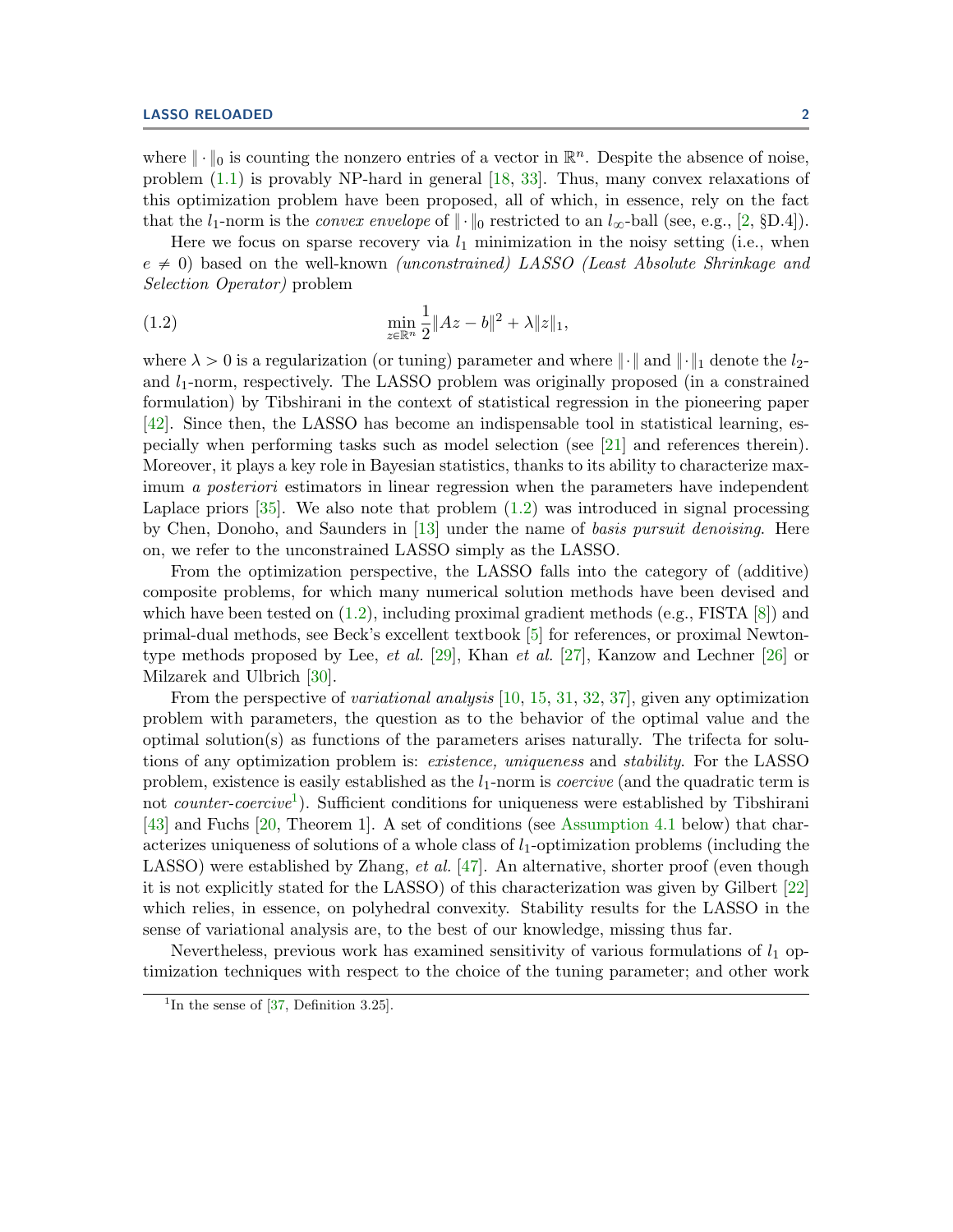has examined their robustness to, e.g., measurement error  $[1, 19]$  $[1, 19]$ . Regarding the selection of the tuning parameter, the choice of the optimal parameter has been well-studied. In the case of LASSO, the optimal choice of tuning parameter was analyzed in [\[9\]](#page-21-16) and [\[38\]](#page-22-14) in such a way as to yield a notion of stability for all sufficiently large  $\lambda$ . Other work has characterized the recovery error for LASSO in terms of the tuning parameter, but does not discuss notions of sensitivity  $[4, 34, 40, 41]$  $[4, 34, 40, 41]$  $[4, 34, 40, 41]$  $[4, 34, 40, 41]$  $[4, 34, 40, 41]$  $[4, 34, 40, 41]$ . An asymptotic result establishing sensitivity of the error when  $\lambda$  is less than the optimal choice has been exhibited in a closely related simplification [\[6\]](#page-21-18). Notions of sensitivity of the recovery error with respect to variation of the tuning parameter have been discussed in previous work for other formulations of the LASSO program [\[7\]](#page-21-19).

Main contributions. The main contributions of this paper are the following:

- ' We establish (in [Proposition 3.1\)](#page-6-0) the smoothness of optimal value functions for general regularized least-squares problems, which encompass the LASSO problem  $(1.2)$  as a special case.
- We demonstrate (in [Example 4.5\)](#page-10-0) that the conditions established by Zhang,  $et$ al. [\[47,](#page-22-13) Condition 2.1], which characterize uniqueness of solutions for the LASSO problem [\(1.2\)](#page-1-0), do not generally suffice to obtain a locally single-valued, let alone locally Lipschitz, solution function.
- ' Under a set of assumptions that have been previously used to establish uniqueness of solutions [\[20,](#page-21-12) Theorem 1], we prove (in [Theorem 4.9\)](#page-12-0) local Lipschitz continuity of the solution map

$$
(b,\lambda)\in\mathbb{R}^n\times\mathbb{R}_{++}\mapsto\underset{z\in\mathbb{R}^n}{\operatorname{argmin}}\left\{\frac{1}{2}\|Az-b\|^2+\lambda\|z\|_1\right\}.
$$

As an intermediate step, under the same set of assumptions, we prove (in [Proposi](#page-11-0)[tion 4.7\)](#page-11-0) (strong) metric regularity of the subdifferential operator of the objective function  $\varphi := \frac{1}{2}$  $\frac{1}{2}||A(\cdot) - b||^2 + \lambda ||\cdot||_1$ . The metric regularity of  $\varphi$  is of independent interest, as it is used in, e.g., [\[27\]](#page-22-6) to establish convergence of a numerical method for solving the LASSO problem. In [Example 4.12,](#page-14-0) we provide further insights on the assumptions used to prove these results and on the sharpness of the resulting Lipschitz constant bound under perturbations of  $\lambda$  (see [Corollary 4.11\)](#page-14-1).

' Finally, motivated by compressed sensing applications, we show how to apply these results to study the sensitivity of LASSO solutions to the tuning parameter  $\lambda$  when A is a subgaussian random matrix and  $m \ll n$ . This is first addressed in [Propo](#page-16-0)[sition 5.3,](#page-16-0) under an additional assumption on the sparsity of the LASSO solution. In [Proposition 5.4](#page-17-0) we show how to remove this assumption when  $b = Ax + e$  for some s-sparse vector  $x \in \mathbb{R}^n$  and under a bounded noise model for e. We also validate our theoretical findings with numerical experiments in [Subsection 5.2.](#page-18-0)

**Roadmap.** The rest paper is organized as follows: In [Section 2,](#page-3-0) we provide the background from variational and convex analysis necessary for our study. [Section 3](#page-5-0) is devoted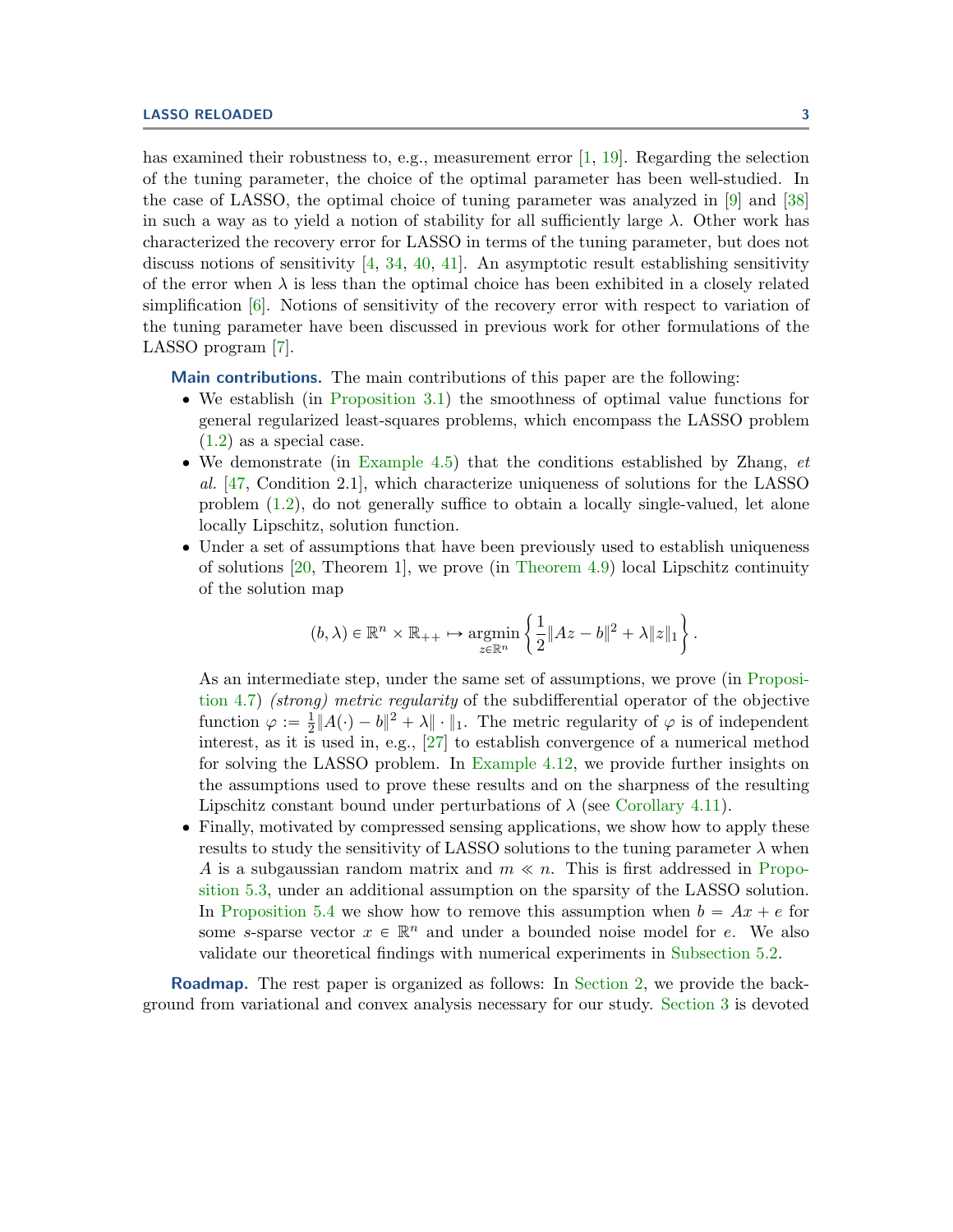to the convex analysis of optimal values for regularized least-squares problems as a function of the regularization parameter and the right-hand side (or measurement vector). In turn, in [Section 4,](#page-9-1) we study the optimal solution(s) of the LASSO problem as a function of the regularization parameter and the right-hand side through the lens of variational analysis. [Section 5](#page-15-0) brings the findings from the previous section to bear on compressed sensing with subgaussian random measurements. We close with some final remarks in [Section 6.](#page-19-0)

*Notation:* We write  $\mathbb{R}_+$  for the nonnegative real numbers,  $\mathbb{R}_{++}$  for the positive real numbers, and  $\overline{\mathbb{R}} := \mathbb{R} \cup \{\pm \infty\}$  for the extended real line. For a scalar  $t \in \mathbb{R}$ , its sign is denoted by sgn(t). For a vector  $z \in \mathbb{R}^n$ , the operation is to be applied component-wise, i.e. sgn(z) =  $(\text{sgn}(z_i))_{i=1}^n$ . The support of the vector  $z \in \mathbb{R}^n$  is  $\text{supp}(z) = \{i \in \{1, ..., n\} \mid z_i \neq 0\}$ . The set of all linear maps from the Euclidean space  $\mathbb E$  into another  $\mathbb E'$  will be denoted by  $\mathcal{L}(\mathbb{E}, \mathbb{E}')$ . For a matrix  $A \in \mathbb{R}^{m \times n}$  and  $I \subseteq \{1, ..., n\}$ , we denote by  $A_I \in \mathbb{R}^{m \times |I|}$  the matrix composed of the columns of  $A$  corresponding to  $I$ . Throughout,  $C$  will denote an absolute constant, independent of any parameters, whose value may change from one appearance to the next.

<span id="page-3-0"></span>**2. Preliminaries.** In what follows, let  $(\mathbb{E}, \langle \cdot, \cdot \rangle)$  be a Euclidean, i.e. a finite-dimensional real inner product space. For our purposes,  $\mathbb E$  will be a product space of the form  $\mathbb E$  =  $\mathbb{R}^n \times \mathbb{R}^m \times \mathbb{R}^p$ , whose inner product is the sum of the standard Euclidean inner products of the respective factors. We equip  $E$  with the Euclidean norm derived from the inner product through  $||z|| := \sqrt{\langle z, z \rangle}$  for all  $z \in \mathbb{E}$ . The induced operator norm of  $L \in \mathcal{L}(\mathbb{E}, \mathbb{E}')$ is also denoted by  $\|\cdot\|$  and given by

$$
||L|| := \max_{||z|| \le 1} ||L(z)|| = \max_{||z|| = 1} ||L(z)||.
$$

Moreover, we denote the unit  $l_p$ -ball of  $\mathbb{R}^n$  as  $\mathbb{B}_p$ , where the dimension n of the ambient space will be clear from the context. We denote the minimum and maximum singular values of a matrix  $B \in \mathbb{R}^{m \times p}$  by  $\sigma_{\min}(B)$  and  $\sigma_{\max}(B)$ , respectively. Recall that the operator (or spectral) norm of  $B \in \mathbb{R}^{m \times p}$  is its largest singular value  $\sigma_{\max}(B)$  [\[24\]](#page-21-20). In particular, the following result holds.

<span id="page-3-1"></span>Lemma 2.1. Let  $B \in \mathbb{R}^{m \times (n-r)}$  and let  $[B \ 0] \in \mathbb{R}^{m \times n}$ . Then  $\|[B \ 0]\| = \|B\|$ .

*Proof.* This follows immediately from the fact that the singular values of  $B$  and  $[B\ 0]$ are the square roots of the eigenvalues of  $BB<sup>T</sup>$ .  $\mathcal{L}_{\mathcal{A}}$ 

**2.1. Tools from variational analysis.** We provide in this section the necessary tools from variational analysis, and we follow here the notational conventions of Rockafellar and Wets [\[37\]](#page-22-11), but the reader can find the objects defined here also in the excellent books by Mordukhovich [\[31,](#page-22-9) [32\]](#page-22-10) or Dontchev and Rockafellar [\[15\]](#page-21-11).

The regular normal cone of  $C \subseteq \mathbb{E}$  at  $\bar{x}$  is

$$
\hat{N}_C(\bar{x}) = \left\{ v \in \mathbb{E} \mid \limsup_{z \to \bar{x} \, : \, z \in C} \frac{\langle v, \, z - \bar{x} \rangle}{\|z - \bar{x}\|} \leq 0 \right\}.
$$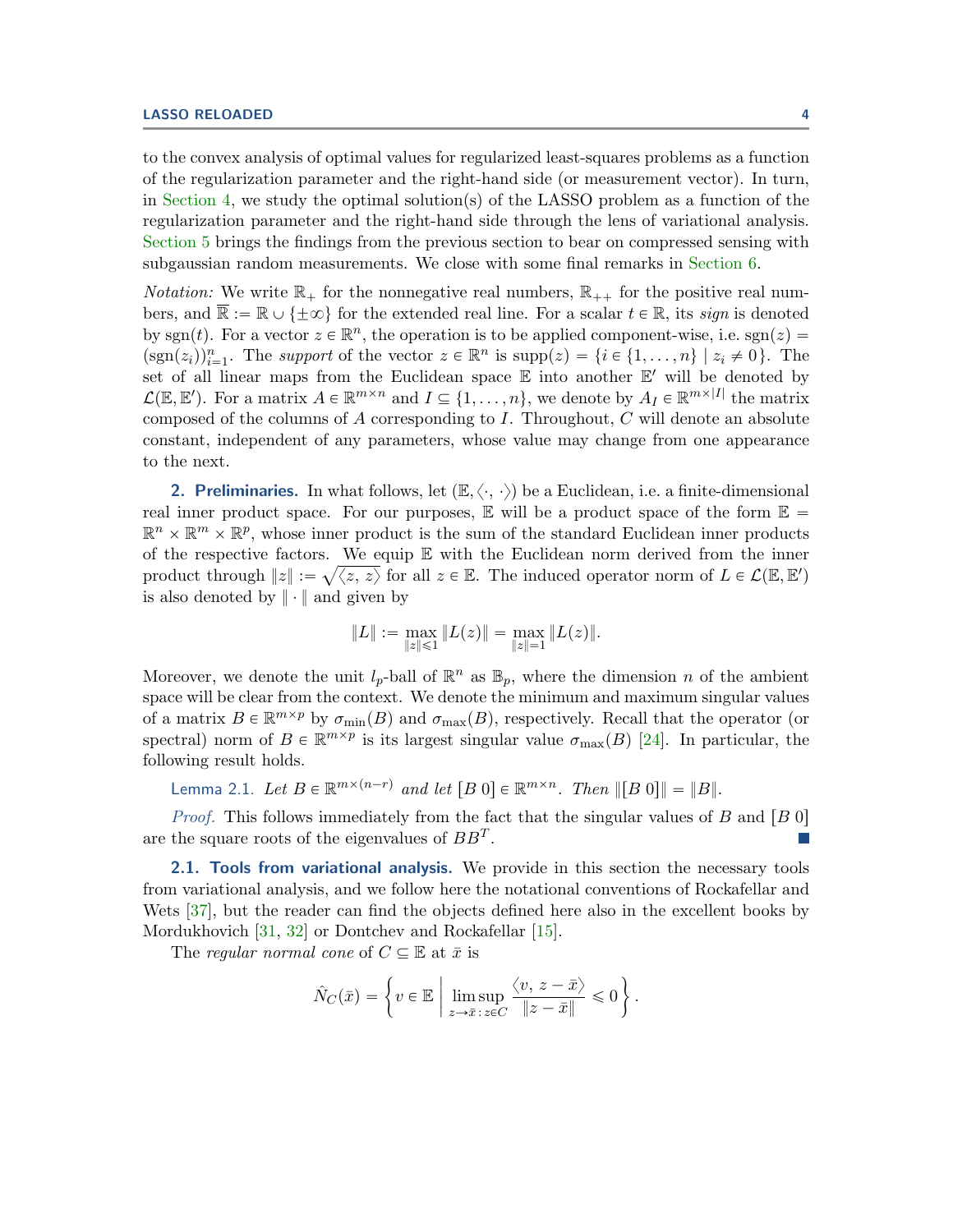The *limiting normal cone* of C at  $\bar{x}$  is the *outer limit*<sup>[2](#page-4-0)</sup> of the regular normal cone, i.e.

$$
N_C(\bar{x}) = \left\{ v \in \mathbb{E} \mid \exists \{z_k\} \to \bar{x}, \{v_k \in \hat{N}_C(z_k)\} : v_k \to v \right\}.
$$

When C is convex (locally around  $\bar{x}$ ), both the limiting and regular normal cone coincide with the normal cone of convex analysis, i.e.

$$
N_C(\bar{x}) = \hat{N}_C(\bar{x}) = \{v \in \mathbb{E} \mid \langle v, \, \bar{x} - z \rangle \leq 0 \, \forall z \in C\}.
$$

Let  $S : \mathbb{E}_1 \rightrightarrows \mathbb{E}_2$  be a set-valued map, i.e. S maps points in  $\mathbb{E}_1$  to sets in  $\mathbb{E}_2$ . The graph of S is the set gph  $S := \{(z, u) \in \mathbb{E}_1 \times \mathbb{E}_2 \mid u \in S(z)\}\)$ , while the *domain* of S is the projection of its graph onto the first component, i.e. dom  $S := \{z \in \mathbb{E}_1 \mid S(z) \neq \emptyset\}$ . The *inverse* of S is  $S^{-1}$ :  $\mathbb{E}_2 \rightrightarrows \mathbb{E}_1$  given by  $S^{-1}(y) = \{z \in \mathbb{E}_1 \mid y \in S(z)\}\.$  The *coderivative* of S at  $(\bar{x}, \bar{y}) \in \text{gph } S$  is the (set-valued) map  $D^*S(\bar{x} | \bar{y}) : \mathbb{E}_2 \rightrightarrows \mathbb{E}_1$  defined via

$$
v \in D^*S(\bar{x} \mid \bar{y})(y) \quad \Longleftrightarrow \quad (v, -y) \in N_{\text{gph }S}(\bar{x}, \bar{y}).
$$

Given a (positively homogenous) map  $H : \mathbb{R}^n \rightrightarrows \mathbb{R}^m$ , its *outer norm* is given by

$$
|H|^+ := \sup_{\|z\| \leq 1} \sup_{y \in H(z)} \|y\|.
$$

2.2. Tools from convex analysis. Let  $f : \mathbb{E} \to \overline{\mathbb{R}}$ . Its *domain* is the set dom  $f :=$  $\{z \in \mathbb{E} \mid f(z) < +\infty\}$ . We call f proper if dom  $f \neq \emptyset$  and  $f > -\infty$ . We call f convex if its epigraph epi  $f := \{(z, \alpha) \in \mathbb{E} \mid f(z) \leq \alpha\}$  is a convex set, and we call f closed (or lower semicontinuous) if epi  $f$  is closed. We define

$$
\Gamma_0(\mathbb{E}) := \{ f : \mathbb{E} \to \mathbb{R} \cup \{ +\infty \} \mid f \text{ closed, proper, convex} \}.
$$

The *(Fenchel)* conjugate of f is the function  $f^* : \mathbb{E} \to \mathbb{R}$  given by

$$
f^*(y) = \sup_{z \in \mathbb{E}} \{ \langle y, z \rangle - f(z) \}.
$$

As a pointwise supremum of affine (hence closed, convex) functions it is always closed and convex. As it will occur frequently in our study, we point out that  $\|\cdot\|_1^* = \delta_{\mathbb{B}_{\infty}}$ , i.e. the conjugate of the  $l_1$ -norm is the indicator function of the  $l_\infty$ -ball. Here, given a set  $S \subset \mathbb{E}$ , the *indicator function* of  $S$  is defined by

$$
\delta_S(z) = \begin{cases} 0, & z \in S, \\ +\infty, & \text{otherwise,} \end{cases} \quad \forall z \in \mathbb{E}.
$$

<span id="page-4-0"></span> $2$ In the sense of Painlevé-Kuratowski [\[37,](#page-22-11) Chapter 5]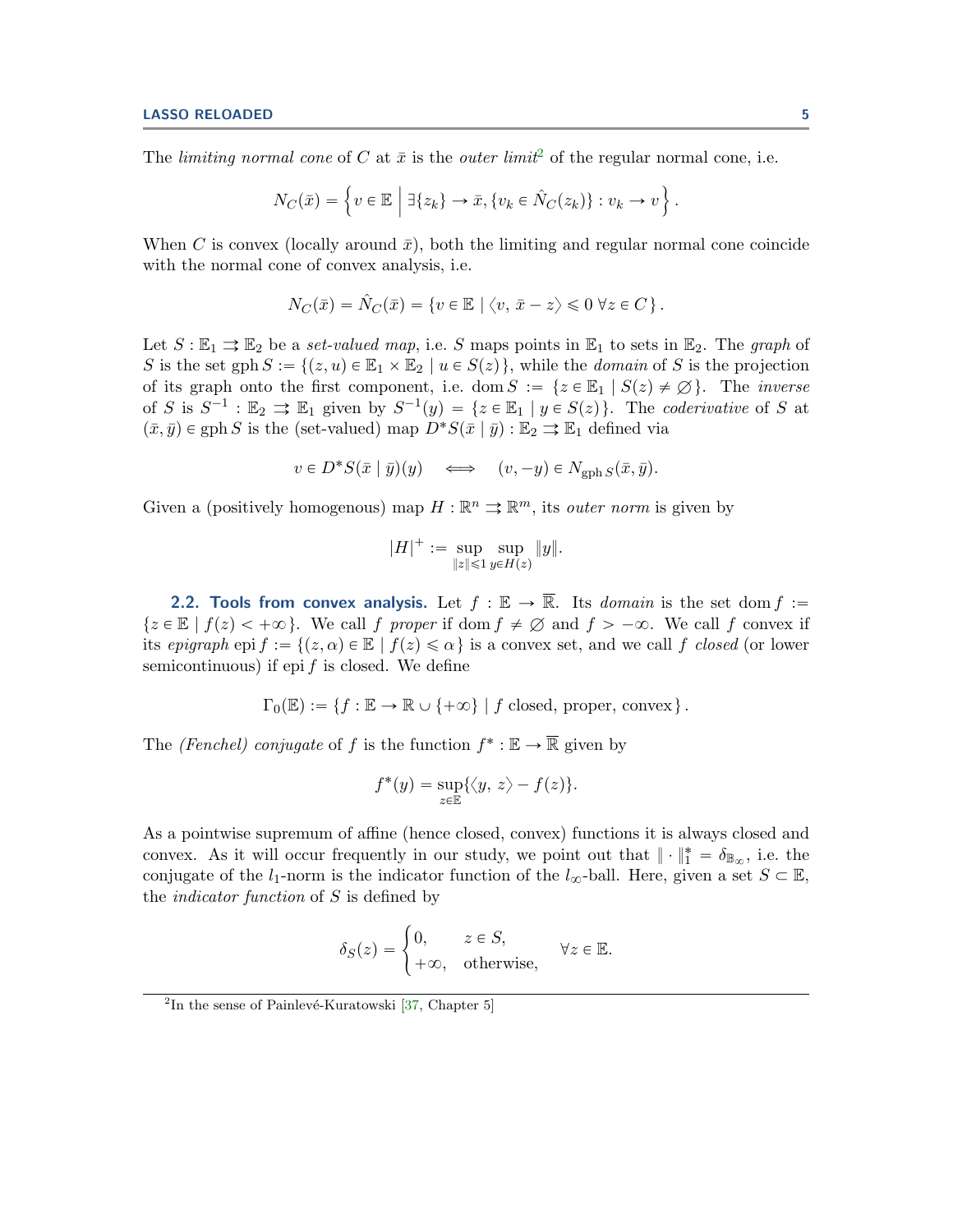The *(convex)* subdifferential of f at  $\bar{x} \in \mathbb{E}$  is the set given by

$$
\partial f(\bar{x}) := \{ v \in \mathbb{E} \mid f(\bar{x}) + \langle v, z - \bar{x} \rangle \leq f(z) \; \forall z \in \mathbb{E} \},
$$

which is always closed and convex, possibly empty (even for  $\bar{x} \in \text{dom } f$ ). Note that the subdifferential of the indicator of a convex set  $S \subseteq \mathbb{E}$  is the normal cone to S, i.e.  $\partial \delta_S = N_S$ . The subdifferential operator induces a set-valued map  $\partial f : \mathbb{E} \implies \mathbb{E}$  which, for  $f \in \Gamma_0(\mathbb{E}),$ has closed graph, whose (set-valued) inverse is  $\partial f^*$ , and whose domain is nonempty and contained in the domain of  $f$ , i.e.

$$
\varnothing \neq \text{dom}\,\partial f \subseteq \text{dom}\, f \quad \forall f \in \Gamma_0(\mathbb{E}).
$$

An important example for our study is the  $l_1$ -norm  $\|\cdot\|_1 : \mathbb{R}^n \to \mathbb{R}$ . In this case, we have # +

<span id="page-5-5"></span>
$$
(2.1) \qquad \partial \|\cdot\|_1(z) = \prod_{i=1}^n \begin{cases} \text{sgn}(z_i), & z_i \neq 0 \\ [-1,1], & z_i = 0 \end{cases} = \{y \in \mathbb{B}_{\infty} \mid \langle z, y \rangle = \|z\|_1\}, \quad \forall z \in \mathbb{R}^n
$$

The central result that we will use to study optimal value functions of parameterized convex optimization problems is the following.

<span id="page-5-4"></span>Theorem 2.2 (Conjugate and subdifferential of optimal value function). For a function  $\psi \in \Gamma_0(\mathbb{E}_1 \times \mathbb{E}_2)$ , the optimal value function

(2.2) 
$$
p: z \in \mathbb{E}_1 \mapsto \inf_{u \in \mathbb{E}_2} \psi(z, u)
$$

is convex and the following hold:

- <span id="page-5-1"></span>(a)  $p^* = \psi^*(\cdot, 0)$ , which is closed and convex;
- (b) for  $\bar{x} \in \mathbb{E}_1$  and  $\bar{u} \in \text{argmin } \psi(\bar{x}, \cdot)$ , we have  $\partial p(\bar{x}) = \{v \in \mathbb{E}_1 \mid (v, 0) \in \partial \psi(\bar{x}, \bar{u})\};$
- (c)  $p^* \in \Gamma_0(\mathbb{E}_1)$  if and only if dom  $\psi^*(\cdot,0) \neq \emptyset$ ;
- (d)  $p \in \Gamma_0(\mathbb{E}_1)$  if dom  $\psi^*(\cdot, 0) \neq \emptyset$ , and hence the infimum in [\(2.2\)](#page-5-1) is attained when finite.

*Proof.* All statements, except (b), can be found in, e.g.,  $[23,$  Theorem 3.101. Part (b) follows from (a) and the fact that, given  $(z, y) \in \mathbb{E}_1 \times \mathbb{E}_2$ , a pair  $(r, s) \in \mathbb{E}_1 \times \mathbb{E}_2$  satisfies  $\psi(z, y) + \psi^*(r, s) = \langle (z, y), (r, s) \rangle$  if and only if  $(r, s) \in \partial \psi(z, y)$ , see, e.g., [\[36,](#page-22-18) Theorem 23.5].

<span id="page-5-0"></span>3. The value function for regularized least-squares problems. For  $A \in \mathbb{R}^{m \times n}$ ,  $b \in \mathbb{R}^m$ and  $\lambda > 0$  consider the regularized least-squares problem

<span id="page-5-2"></span>(3.1) 
$$
\min_{z \in \mathbb{R}^n} \frac{1}{2} \|Az - b\|^2 + \lambda R(z),
$$

where  $R \in \Gamma_0(\mathbb{R}^n)$  is a regularizer. The value function for  $(3.1)$  is "

<span id="page-5-3"></span>(3.2) 
$$
p:(b,\lambda)\in\mathbb{R}^n\times\mathbb{R}_+\mapsto\inf_{z\in\mathbb{R}^n}\left\{\frac{1}{2}\|Az-b\|^2+\lambda R(z)\right\},\,
$$

.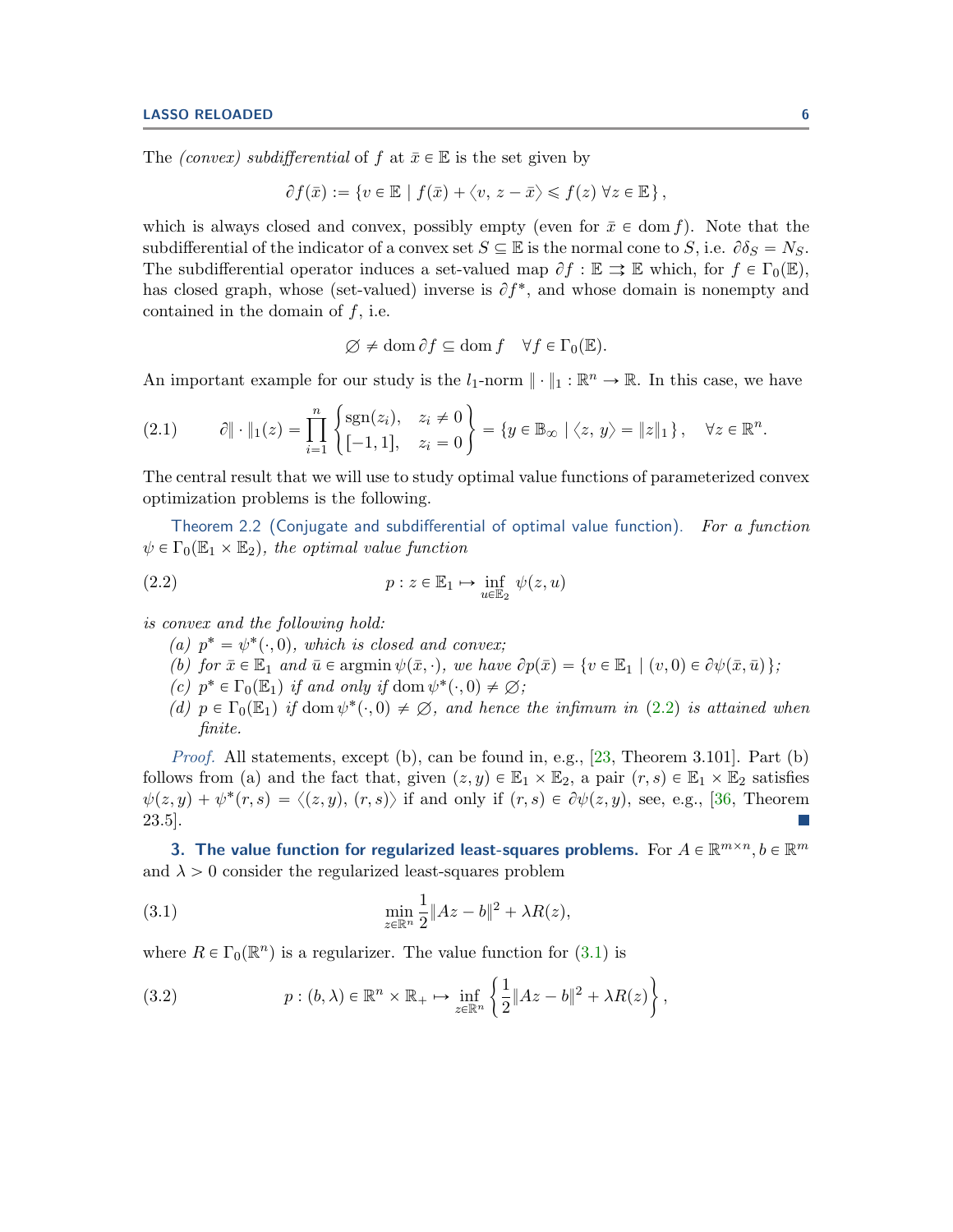where we set  $0 \cdot R := \delta_{\mathrm{cl}(\mathrm{dom} R)}^{-3}$  $0 \cdot R := \delta_{\mathrm{cl}(\mathrm{dom} R)}^{-3}$  $0 \cdot R := \delta_{\mathrm{cl}(\mathrm{dom} R)}^{-3}$ . The next result studies this value function in depth. Here, note that the *linear image*  $A \cdot f$  of a function  $f \in \Gamma_0(\mathbb{R}^n)$  under  $A \in \mathbb{R}^{m \times n}$  is the convex function given by

$$
(A \cdot f)(w) = \inf_{z \in \mathbb{R}^n} \{ f(z) \mid Az = w \}, \quad \forall w \in \mathbb{R}^m,
$$

which is paired in duality with  $f^* \circ A^T$ , see e.g. [\[36,](#page-22-18) Theorem 16.3]. Moreover, we employ the recession function [\[36\]](#page-22-18) (also called *horizon function* [\[37\]](#page-22-11))  $f^{\infty} \in \Gamma_0(\mathbb{R}^n)$  of a convex function  $f \in \Gamma_0(\mathbb{R}^n)$  which, given any  $\bar{x} \in \text{dom } f$ , is defined by

$$
f^{\infty}(z) := \sup_{t>0} \frac{f(\bar{x}+tz) - f(\bar{x})}{t}, \quad \forall z \in \mathbb{R}^n.
$$

<span id="page-6-0"></span>Proposition 3.1 (Regularized least squares). The following hold for the regularized leastsquares problem [\(3.1\)](#page-5-2):

- (a) (Existence of solutions) If  $R^{\infty}(z) > 0$  for all  $z \in \text{ker }A \setminus \{0\}$ , then [\(3.1\)](#page-5-2) has a solution for all  $(b, \lambda) \in \mathbb{R}^m \times \mathbb{R}_{++}$ .
- (b) (Differentiability of value function) Let  $(\bar{b}, \bar{\lambda}) \in \mathbb{R}^m \times \mathbb{R}_{++}$  and let  $\bar{x}$  be a corresponding solution of  $(3.1)$ . Then the value function p in  $(3.2)$  is differentiable at  $(\bar{\bar{b}}, \bar{\lambda})$  with

$$
\nabla p(\bar{b}, \bar{\lambda}) = \begin{pmatrix} \bar{b} - A\bar{x} \\ R(\bar{x}) \end{pmatrix}.
$$

Moreover, if [\(3.1\)](#page-5-2) has a solution for all  $(b, \lambda)$  in some neighborhood U of  $(\bar{b}, \bar{\lambda}),$ then p is continuously differentiable on U.

(c) (Continuity of value function to the boundary) Assume that  $\operatorname{rge} A^T \cap \operatorname{dom} R \neq \emptyset$ . Then p is continuous at  $(\bar{b}, 0)$  for any  $\bar{b} \in \mathbb{R}^m$  in the sense that

$$
p(b, \lambda) \to \inf_{z \in \text{cl}(\text{dom } R)} \frac{1}{2} \|Az - \overline{b}\|^2 \quad \text{as} \quad (b, \lambda) \to (\overline{b}, 0).
$$

- (d) (Convexity of value function) p is convex as a function of b, concave as a function of  $λ$ .
- (e) (Constancy of residual and regularizer value) Given  $(\bar{b}, \bar{\lambda}) \in \mathbb{R}^m \times \mathbb{R}_{++}$ , the residual  $\bar{b} - A\bar{x}$  and regularizer value  $R(\bar{x})$  do not depend on the particular solution  $\bar{x}$ .

*Proof.* (a) Set  $\phi := \frac{1}{2}$  $\frac{1}{2}||A(\cdot) - b||^2 + \lambda R \in \Gamma_0(\mathbb{R}^n)$ . Now observe, cf. [\[37,](#page-22-11) p. 89], that  $\left(\frac{1}{2}\right)$  $\frac{1}{2}||A(\cdot)-b||^2)^{\infty} = \delta_{\ker A} + \langle A^T b, \cdot \rangle$ . Hence,  $\phi^{\infty} = \delta_{\ker A} + \langle b, A(\cdot) \rangle + \lambda R^{\infty}$ , see [\[37,](#page-22-11) Exercise 3.29. Consequently, using the given assumptions, we have  $\phi^{\infty}(z) > 0$  for all  $z \neq 0$ , and consequently  $\phi$  is (level-)coercive, see [\[37,](#page-22-11) Theorem 3.26], thus admits a minimizer.

<span id="page-6-1"></span><sup>&</sup>lt;sup>3</sup>A convention which is backed up by the fact that  $\lambda \cdot R$  epigraphically converges to  $\delta_{\rm cl\,(dom\,R)}$  as  $\lambda \downarrow 0$ . See, e.g.,  $[17,$  Proposition  $4(b)$ ].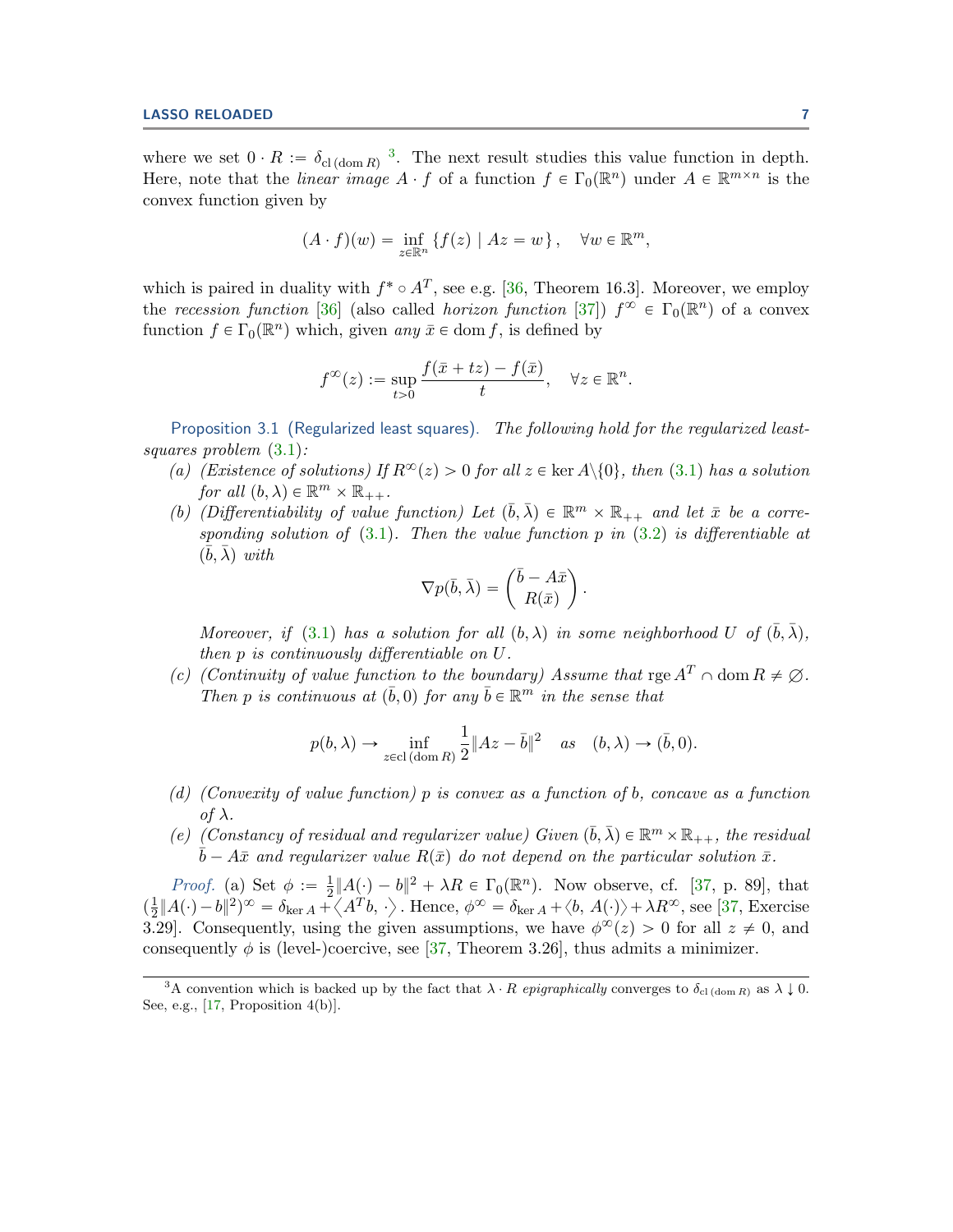(b) For  $\lambda > 0$ , we observe that  $p(b, \lambda) = \lambda v(b, \lambda)$ , where

$$
v(b,\lambda) = \inf_{z \in \mathbb{R}^n} \left\{ \frac{1}{2\lambda} \|Az - b\|^2 + R(z) \right\}.
$$

The latter fits the pattern of [\[17,](#page-21-22) Theorem 2] with  $\omega := \frac{1}{2}$ of [17, Theorem 2] with  $\omega := \frac{1}{2} || \cdot ||^2$ ,  $f := R$  and  $L(x, b) = Az - b$ . Given any  $\bar{x} \in \operatorname{argmin}_{z \in \mathbb{R}^n} \left\{ \frac{1}{2} \right\}$  $\frac{1}{2}||Az - b||^2 + \lambda R(z)$  it follows from this result<sup>[4](#page-7-0)</sup> that

$$
\partial v(b,\lambda) = \left\{ (v, -\frac{1}{2}||y||^2) \middle| y = \frac{1}{\lambda}(A\bar{x} - b), -A^T y \in \partial R(\bar{x}), v = -y \right\}
$$

$$
= \left\{ \left( \frac{b - A\bar{x}}{\lambda}, -\frac{1}{2} \left\| \frac{A\bar{x} - b}{\lambda} \right\|^2 \right) \right\}.
$$

Therefore, since v is convex, v is differentiable at  $(b, \lambda)$  with  $\nabla v(b, \lambda) = \left(\frac{b - A\bar{x}}{\lambda}, -\frac{1}{2}\right)$ 2  $\frac{A\bar{x}-b}{\lambda}$  $\binom{2}{1}^T$ , see e.g., [\[36,](#page-22-18) Theorem 25.2]. Hence, by the chain rule, we find that  $\hat{p}$  is differentiable at  $(b, \lambda)$  with

$$
\nabla p(b,\lambda) = \begin{pmatrix} b - A\bar{x} \\ -\frac{1}{2\lambda} \|A\bar{x} - b\|^2 \end{pmatrix} + \begin{pmatrix} 0 \\ \frac{1}{2\lambda} \|A\bar{x} - b\|^2 + R(\bar{x}) \end{pmatrix} = \begin{pmatrix} b - A\bar{x} \\ R(\bar{x}) \end{pmatrix}.
$$

The addendum about continuous differentiability follows readily from [\[36,](#page-22-18) Corollary 25.5.1] (c) First note that, by the posed assumptions, we have  $A \cdot R \in \Gamma_0(\mathbb{R}^n)$ , see [\[36,](#page-22-18) Theorem 16.3]. Now, using the Moreau envelope [\[37,](#page-22-11) Definition 1.22] and epigraphical multiplication [\[37,](#page-22-11) Exercise 1.28], we observe that

$$
p(b,\lambda) = -\inf_{y \in \mathbb{R}^m} \left\{ \frac{1}{2} \|y\|^2 - \langle b, y \rangle + \lambda \star R^*(A^T y) \right\}
$$
  
=  $\frac{1}{2} \|b\|^2 - \inf_{y \in \mathbb{R}^m} \left\{ \lambda \star (R^* \circ A^T)(y) + \frac{1}{2} \|y - b\|^2 \right\}$   
=  $\frac{1}{2} \|b\|^2 - e_1 (\lambda \star (R^* \circ A^T))(b)$   
=  $e_1 (\lambda (A \cdot R))(b)$   
=  $\lambda e_\lambda (A \cdot R)(b)$   
 $\rightarrow \frac{1}{2} d_{\text{cl}}^2 (A \cdot \text{dom } R)(\overline{b}) \quad \text{as} \quad (b, \lambda) \rightarrow (\overline{b}, 0).$ 

Here the first identity is due to Fenchel-Rockafellar duality [\[37,](#page-22-11) Example 11.41], the fourth uses [\[37,](#page-22-11) Example 11.26], and the fifth follows from the definition of the Moreau envelope and the fact that dom  $(A \cdot R) = A$ dom R. The limit property uses [\[17,](#page-21-22) Proposition 4(c)]. Realizing that  $\frac{1}{2}d_{\text{cl}\,(A\cdot\text{dom }R)}^2(\vec{b}) = \inf_{z \in \text{cl}\,(\text{dom }R)} \frac{1}{2}$  $\frac{1}{2}||Az - \overline{b}||^2$  gives the desired statement.

<span id="page-7-0"></span><sup>4</sup>Alternatively, this could be derived also from [Theorem 2.2.](#page-5-4)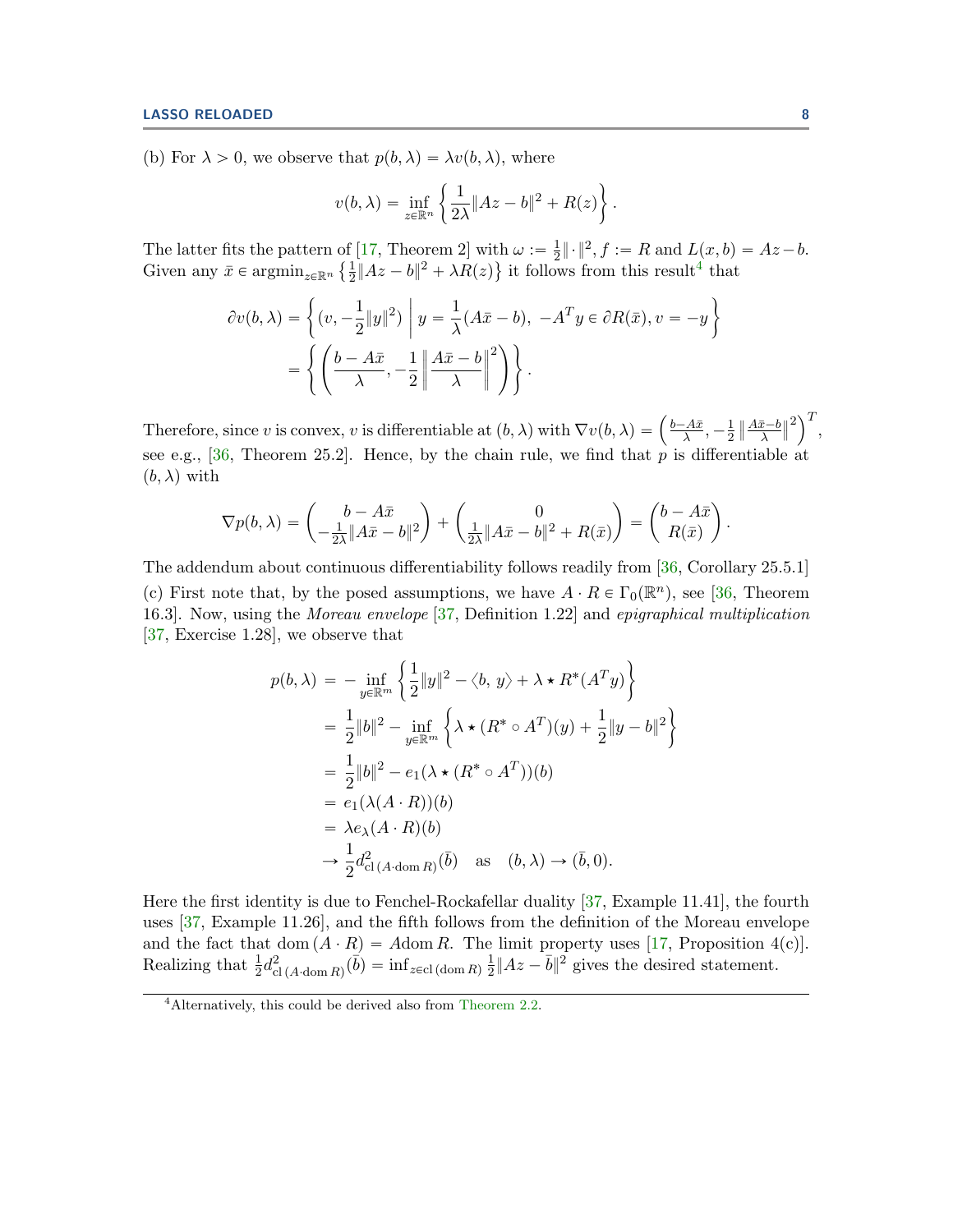(d) In the proof of part (a) we saw that, for  $\lambda > 0$ , we have  $p(b, \lambda) = \lambda v(b, \lambda)$  where v is (jointly) convex, see e.g. [Theorem 2.2.](#page-5-4) Then the convexity of  $p(\cdot, \bar{\lambda})$  ( $\bar{\lambda} > 0$ ). On the other hand, for  $\bar{b} \in \mathbb{R}^m$ ,  $\lambda, \mu > 0$  and  $t \in (0, 1)$ , we have

$$
p(\bar{b}, t\lambda + (1 - t)\mu)
$$
  
= 
$$
\inf_{z \in \mathbb{R}^n} \left\{ \frac{1}{2} \|Az - \bar{b}\|^2 + (t\lambda + (1 - t)\mu)R(z) \right\}
$$
  

$$
\geq t \cdot \inf_{z \in \mathbb{R}^n} \left\{ \frac{1}{2} \|Az - \bar{b}\|^2 + \lambda R(z) \right\} + (1 - t) \cdot \inf_{z \in \mathbb{R}^n} \left\{ \frac{1}{2} \|Az - \bar{b}\|^2 + \mu R(z) \right\}
$$
  
= 
$$
tp(\bar{b}, \lambda) + (1 - t)p(\bar{b}, \mu).
$$

(e) This follows immediately from (b).

Remark 3.2. [Proposition 3.1](#page-6-0) remains valid (with the appropriate adjustments) when 1  $\frac{1}{2} \|\cdot\|^2$  is replaced by a (squared) weighted Euclidean norm  $\frac{1}{2}\langle V \cdot, \cdot \rangle$  for some symmetric positive definite matrix  $V$ .

Using  $R = ||\cdot||_1$  in [\(3.1\)](#page-5-2) we can state the following immediate result for the LASSO problem.

Corollary 3.3 (LASSO). The LASSO problem  $(1.2)$  always has a solution, and for its value function

"

\*

$$
p:(b,\lambda)\in\mathbb{R}^n\times\mathbb{R}_+\mapsto\inf_{z\in\mathbb{R}^n}\left\{\frac{1}{2}\|Az-b\|^2+\lambda\|z\|_1\right\}
$$

the following hold:

(a) Let  $(\bar{b}, \bar{\lambda}) \in \mathbb{R}^m \times \mathbb{R}_{++}$  and let  $\bar{x}$  be a corresponding solution of [\(1.2\)](#page-1-0). Then p is continuously differentiable at  $(\bar{b}, \bar{\lambda})$  with

$$
\nabla p(\bar{b}, \bar{\lambda}) = \begin{pmatrix} \bar{b} - A\bar{x} \\ \|\bar{x}\|_1 \end{pmatrix}.
$$

In particular, given  $(\bar{b}, \bar{\lambda}) \in \mathbb{R}^m \times \mathbb{R}_{++}$ , the residual  $\bar{b} - A\bar{x}$  and regularizer value  $\|\bar{x}\|_1$  do not depend on the particular solution  $\bar{x}$ .

(b) For any  $\bar{b} \in \mathbb{R}^m$ ,  $p(b, \lambda) \to \frac{1}{2} d_{\text{rge }A}^2(\bar{b})$  as  $(b, \lambda) \to (\bar{b}, 0)$ .

As another special case of [\(3.1\)](#page-5-2), we consider the case  $R = \frac{1}{2}$  $\frac{1}{2} \lVert \cdot \rVert^2$  which is known as Tikhonov regularization.

Corollary 3.4 (Tikhonov regularization). Consider

(3.3) 
$$
\min_{z \in \mathbb{R}^n} \frac{1}{2} \|Az - b\|^2 + \frac{\lambda}{2} \|z\|^2.
$$

Then the following hold for the value function

$$
p:(b,\lambda)\in\mathbb{R}^n\times\mathbb{R}_+\mapsto\inf_{z\in\mathbb{R}^n}\left\{\frac{1}{2}\|Az-b\|^2+\frac{\lambda}{2}\|z\|^2\right\}.
$$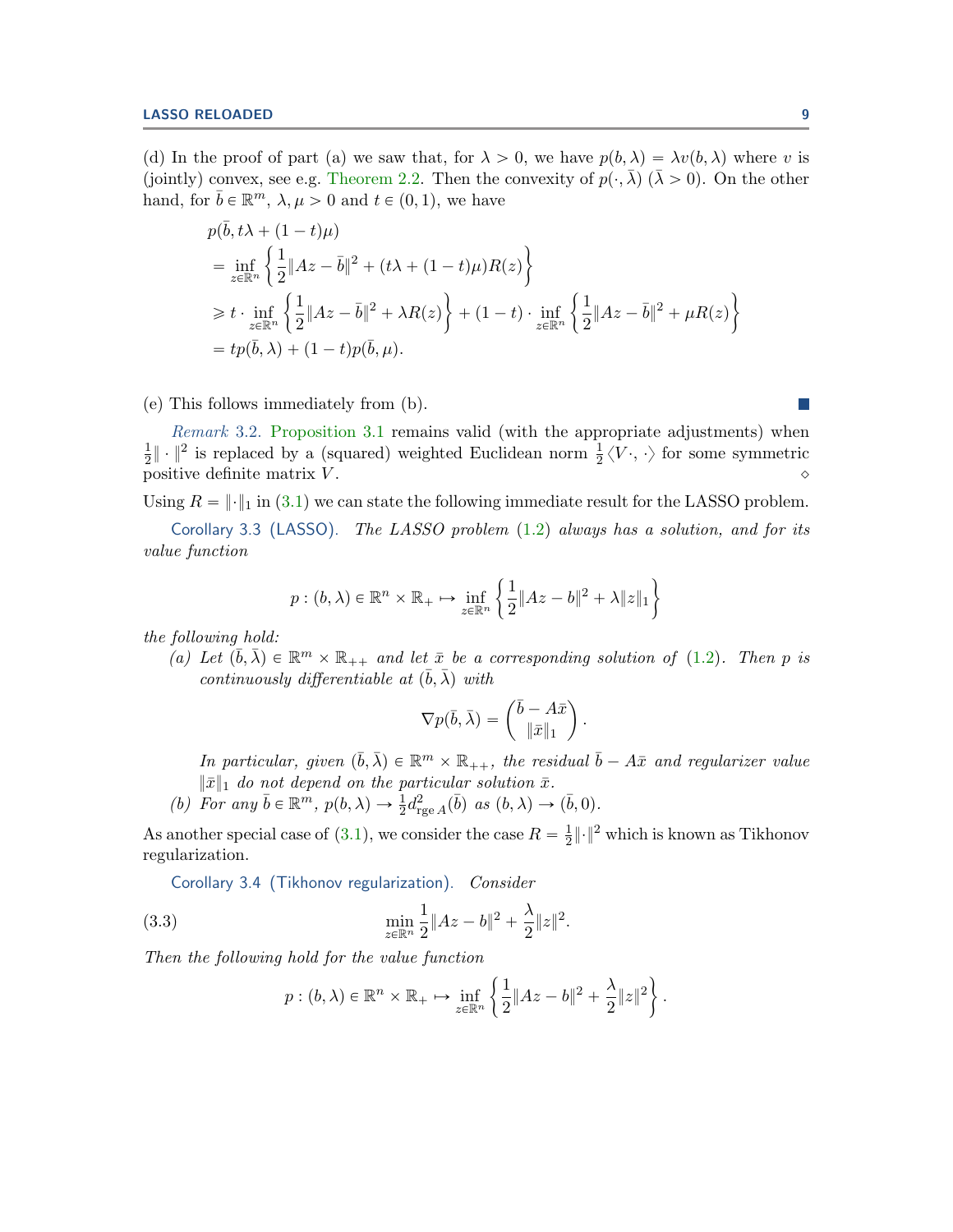(a) p is continuously differentiable on  $\mathbb{R}^m \times \mathbb{R}_{++}$  with

$$
\nabla p(\bar{b}, \bar{\lambda}) = \begin{pmatrix} \bar{b} - Ax(b, \lambda) \\ \frac{1}{2} ||x(b, \lambda)||^2 \end{pmatrix},
$$

where  $x(b, \lambda) = (\lambda A^T A + I)^{-1} (A^T b)$ . (b) For any  $\bar{b} \in \mathbb{R}^m$ ,  $p(b, \lambda) \to \frac{1}{2} d_{\text{rge }A}^2(\bar{b})$  as  $(b, \lambda) \to (\bar{b}, 0)$ .

The fact that the solution map in the Tikhonov setting can be written out explicitly as  $x(b, \lambda) = (\lambda A^T A + I)^{-1} (A^T b)$  is due to the fact that the subdifferential of the regularizer  $R = \frac{1}{2}$  $\frac{1}{2} \|\cdot\|^2$  is simply the identity, which is perfectly aligned with the quadratic fidelity term. There is no explicit inversion for general  $R \in \Gamma_0(\mathbb{R}^n)$ . This provides a nice segue to the following section, where we study the solution map for the  $l_1$ -regularizer through implicit function theory provided by variational analysis.

<span id="page-9-1"></span>4. The solution map of LASSO. This section is devoted to the study of the optimal solution function of the LASSO problem [\(1.2\)](#page-1-0). We start by recalling that, thanks to the analysis by Zhang, et al. in [\[47\]](#page-22-13), a solution  $\bar{x}$  of the LASSO problem [\(1.2\)](#page-1-0) (given  $A, b, \lambda$ ) is unique if (and only if) the following set of conditions hold:

<span id="page-9-0"></span>Assumption 4.1 ([\[47,](#page-22-13) Condition 2.1]). For a minimizer  $\bar{x}$  of [\(1.2\)](#page-1-0) and  $I := \text{supp}(\bar{x})$  we have that

- (i)  $A_I$  has full column rank |I|;
- (ii) there exists  $y \in \mathbb{R}^m$  such that  $||A_{I^C}^T y||_{\infty} < 1$  and  $A_I^T y = \text{sgn}(\bar{x}_I)$ .

Remark 4.2. The convex-analytically inclined reader may find it illuminating to realize that [Assumption 4.1](#page-9-0) is equivalent to the following set of conditions (see, e.g., Gilbert's paper [\[22\]](#page-21-13) for an explicit proof):

- (i)  $\operatorname{rge} A^T + \operatorname{par} (\partial \|\cdot\|_1(\bar{x})) = \mathbb{R}^n;$
- (ii) ri $(\partial \|\cdot\|_1(\bar{x})) \cap \text{rge } A^T \neq \emptyset$ .

Here par $(\partial \|\cdot\|_1(\bar{x}))$  and ri $(\partial \|\cdot\|_1(\bar{x}))$  are the subspace parallel to and the relative interior of the subdifferential  $\partial \|\cdot\|_1(\bar{x})$ , respectively.

Building on an example by Zhang,  $et \ al.$  [\[47,](#page-22-13) p. 113], we will show that the solution uniqueness guaranteed by [Assumption 4.1](#page-9-0) is not stable to perturbations in the tuning parameter  $\lambda$ . A stronger set of conditions, which has already occurred in the literature (see  $[20]$ ) as a sufficient condition for uniqueness, is the following:

<span id="page-9-2"></span>Assumption 4.3. For a minimizer  $\bar{x}$  of [\(1.2\)](#page-1-0) and  $I = I(\bar{x}) := \text{supp}(\bar{x})$  we have

- (i)  $A_I$  has full column rank |I|;
- (ii)  $||A_{I^C}^T(b A_I \bar{x}_I)||_{\infty} < \lambda$ .

The relation between [Assumption 4.3](#page-9-2) and [Assumption 4.1](#page-9-0) is clarified now.

Lemma 4.4. [Assumption](#page-9-2) 4.3 implies [Assumption](#page-9-0) 4.1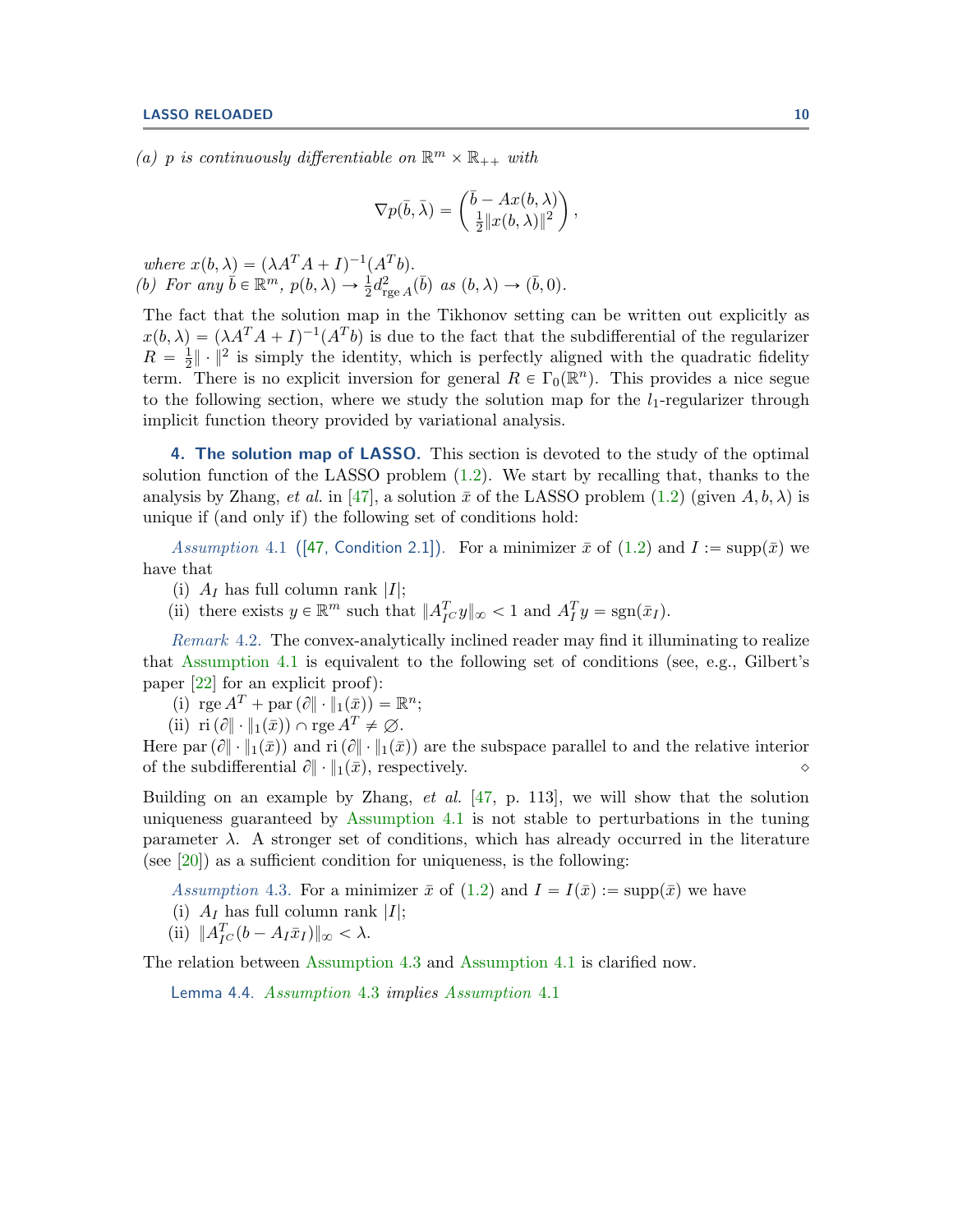*Proof.* First note that, since  $A\bar{x} = A_I\bar{x}_I$ , and since  $\bar{x}$  solves [\(1.2\)](#page-1-0),  $\bar{x}$  satisfies the optimality conditions  $A^T(b - A_I \bar{x}_I) \in \lambda \partial \|\cdot\|_1(\bar{x})$ . Hence, in view of  $(2.1)$ , we find  $A_I^T(b A_I \bar{x}_I$  =  $\lambda$ sgn $(\bar{x}_I)$ . Setting  $\bar{y} := \frac{b - A_I \bar{x}_I}{\lambda}$  then yields [Assumption 4.1](#page-9-0) (ii).

We now present the example announced above, which expands on an example in Zhang, et al. [\[47\]](#page-22-13).

<span id="page-10-0"></span>Example 4.5. Consider the LASSO problem  $(1.2)$  with

$$
A = \begin{pmatrix} 1 & 0 & 2 \\ 0 & 2 & -2 \end{pmatrix} \text{ and } b = \begin{pmatrix} 1 \\ 1 \end{pmatrix}.
$$

The unique solution for  $\bar{\lambda} = 1$  (see [\[47,](#page-22-13) p. 113]) is  $\bar{x} = (0, 1/4, 0)^T$  with  $I(\bar{x}) = \{2\}.$ Indeed, we observe that

$$
\bar{x}_I = 1/4
$$
,  $A_I = \begin{pmatrix} 0 \\ 2 \end{pmatrix}$  and  $A_{I^C}^T = \begin{pmatrix} 1 & 0 \\ 2 & -2 \end{pmatrix}$ .

In particular,  $A_I$  has full column rank, and setting  $\bar{y} := [1/2, 1/2]^T$ , we find

$$
A_I^T \bar{y} = 1 = sgn(\bar{x}_I)
$$
 and  $||A_{I^C}^T \bar{y}||_{\infty} = ||\begin{pmatrix} 1/2 \\ 0 \end{pmatrix}||_{\infty} = 1/2 < 1.$ 

Therefore, the solution  $\bar{x}$  satisfies [Assumption 4.1,](#page-9-0) which confirms its uniqueness. On the other hand, we find that  $||A_{IC}^T(b - A_I\bar{x}_I)||_{\infty} = ||\begin{pmatrix} 1 \\ 1 \end{pmatrix}||_2^2$ 1 .<br>II  $\infty = 1 = \overline{\lambda}$ . Hence, [Assumption 4.3](#page-9-2) is violated and, as we shall see, uniqueness of the solution is not preserved under small perturbations of  $\lambda$ . Indeed, for  $\lambda \in (0,1)$ , consider the point  $\bar{x}^{\lambda} := (1 - \lambda, \frac{2-\lambda}{4}, 0)^{T}$  and note that  $\bar{x}^{\lambda} \to \bar{x}$  as  $\lambda \to \bar{\lambda}$ . Then ¨ **Second Contract Contract Contract Contract Contract Contract Contract Contract Contract Contract Contract Contract Contract Contract Contract Contract Contract Contract Contract Contract Contract Contract Contract Contrac** ¨ ¨ **Second Contract Contract Contract Contract Contract Contract Contract Contract Contract Contract Contract Contract Contract Contract Contract Contract Contract Contract Contract Contract Contract Contract Contract Contrac** 

$$
A^T b - A^T A \bar{x}^{\lambda} = \begin{pmatrix} 1 \\ 2 \\ 0 \end{pmatrix} - \begin{pmatrix} 1 - \lambda \\ 2 - \lambda \\ -\lambda \end{pmatrix} = \begin{pmatrix} \lambda \\ \lambda \\ \lambda \end{pmatrix} \in \lambda \partial \|\cdot\|_1 (\bar{x}^{\lambda}),
$$

and hence  $\bar{x}^{\lambda}$  solves the LASSO problem for any  $\lambda \in (0, 1)$ . Moreover, we have  $I(\bar{x}^{\lambda}) = \{1, 2\}$ and, hence,  $sgn(\bar{x}_I^{\lambda})$  $\Lambda_{I(\bar{x}^{\lambda})}$  =  $(1, 1)^{T}$ . Now,  $A_{I(\bar{x}^{\lambda})}^{T}y = \text{sgn}(\bar{x}_{I}^{\lambda})$  $\sum_{I(\bar{x}^{\lambda})}^{\lambda}$  only admits  $y = (1, 1/2)^{T}$ as a solution and  $||A_{I(\bar{x}^{\lambda})c}^{T}y||_{\infty} = 1$ . This shows that [Assumption 4.1](#page-9-0) is violated and, consequently,  $\bar{x}^{\lambda}$  is not the unique solution to [\(1.2\)](#page-1-0). Indeed, it can be seen that, for any  $\lambda \in (0, 1)$ , the points **Second Contract Contract Contract Contract Contract Contract Contract Contract Contract Contract Contract Contract Contract Contract Contract Contract Contract Contract Contract Contract Contract Contract Contract Contrac** 

$$
\begin{pmatrix} 1-\lambda-2t \\ \frac{2-\lambda+4t}{4} \\ t \end{pmatrix}, \quad \forall t \in \left[0,\frac{1-\lambda}{2}\right),
$$

solve the LASSO problem  $(1.2)$ .

<span id="page-10-1"></span>A necessary ingredient for our study is the normal cone to the graph of the subdifferential of the  $l_1$ -norm.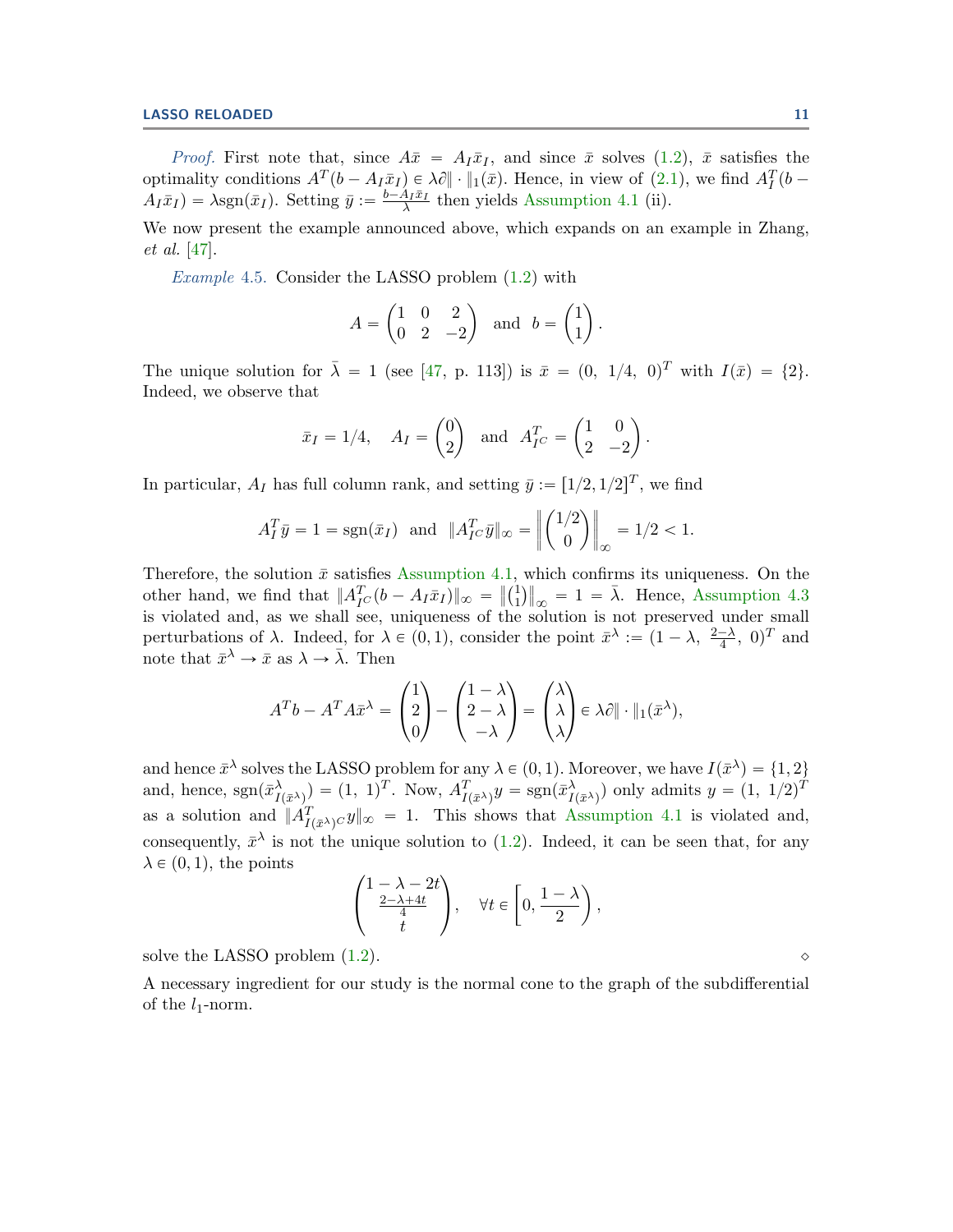Lemma 4.6 (Normal cone of  $\text{gph } \partial \|\cdot\|_1$ ).  $\textit{For } (\bar{x}, \bar{u}) \in \text{gph } \partial \|\cdot\|_1$  we have

$$
N_{\text{gph } \partial \|\cdot\|_{1}}(\bar{x}, \bar{u}) = \prod_{i=1}^{n} \begin{cases} \{0\} \times \mathbb{R}, & \bar{x}_{i} \neq 0, \bar{u}_{i} = \text{sgn}(\bar{x}_{i}), \\ \mathbb{R}_{+} \times \mathbb{R}_{-} \cup \{0\} \times \mathbb{R} \cup \mathbb{R} \times \{0\}, & \bar{x}_{i} = 0, \bar{u}_{i} = -1, \\ \mathbb{R}_{-} \times \mathbb{R}_{+} \cup \{0\} \times \mathbb{R} \cup \mathbb{R} \times \{0\}, & \bar{x}_{i} = 0, \bar{u}_{i} = 1, \\ \mathbb{R} \times \{0\}, & \bar{x}_{i} = 0, |\bar{u}_{i}| < 1. \end{cases}
$$

*Proof.* Use [\[37,](#page-22-11) Proposition 6.41] and the separability  $\partial \|\cdot\|_1(z) = \prod_{i=1}^n \partial |\cdot|(z_i)$ .

The next result is key to our study, and it establishes (strong) metric regularity of the subdifferential operator of the objective function for LASSO to which we want to imply a (set-valued) implicit function theorem à la Dontchev and Rockafellar  $[15]$ . It is also of interest beyond the scope of our study: e.g., the numerical method developed by Khan, et al. [\[27\]](#page-22-6) relies on such property.

Here a set-valued map  $S : \mathbb{E}_1 \rightrightarrows \mathbb{E}_2$  is called metrically regular at  $\bar{x} \in \text{dom } S$  for  $\bar{u} \in S(\bar{x})$ if there exist neighborhoods V of  $\bar{x}$  and W of  $\bar{u}$ , respectively, and  $\kappa > 0$  such that

$$
d_{S^{-1}(u)}(z) \leq \kappa \cdot d_{S(z)}(u) \quad \forall z \in V, \ u \in W.
$$

In case that S has closed graph (locally around  $(\bar{x}, \bar{y})$ ), which is the case for the the subdifferential operator of a closed, proper, convex function, metric regularity can be characterized by finiteness of the outer norm  $|D^*S(\bar{x}|\bar{y})^{-1}|^+$  [\[15,](#page-21-11) Theorem 4C.2].

If S is a monotone operator, as is the case for us, metric regularity (at  $(\bar{x}, \bar{u})$ ) is equiva-lent to strong metric regularity [\[15\]](#page-21-11) (see also the interesting paper by Aragón, Artacho and Geoffrey [\[3\]](#page-21-23)), which means that the inverse map  $S^{-1}$  is locally Lipschitz around  $\bar{u}$ . This, of course, is exactly what we need.

<span id="page-11-0"></span>Proposition 4.7. Let  $\bar{x}$  be a solution of [\(1.2\)](#page-1-0) with  $I := \text{supp}(\bar{x})$  and such that [Assump](#page-9-2)[tion](#page-9-2) 4.3 is satisfied. Then for

$$
T: \mathbb{R}^n \rightrightarrows \mathbb{R}^n, \quad T(z) = \frac{1}{\lambda} A^T A z + (\partial \|\cdot\|_1)(z)
$$

the following hold:

$$
following \; hold: \; (a) \; |D^*T(\bar{x}|\frac{1}{\lambda}A^Tb)^{-1}|^+ = \frac{\lambda}{\sigma_{\min}(A_I)^2}.
$$

(b) T is strongly metrically regular at  $\bar{x}$  for  $\frac{1}{\lambda}A^{T}b$ .

*Proof.* (a) Set  $\bar{u} := \frac{1}{\lambda} A^T (b - A\bar{x})$  and  $H := D^*T$  $\bar{x}$  $\left(\frac{1}{\lambda}A^Tb\right)^{-1} = \left(\frac{1}{\lambda}A^TA + D^*(\partial \|\cdot\|_1)(\bar{x}|\bar{u})\right)^{-1}.$ Then

$$
y \in H(z) \Longleftrightarrow z - \frac{1}{\lambda} A^T A y \in D^*(\partial \|\cdot\|_1) (\bar{x}|\bar{u}) (y)
$$

$$
\Longleftrightarrow \begin{cases} \forall i \in I : (z_i - \frac{1}{\lambda} a_i^T A y, -y_i) \in \{0\} \times \mathbb{R}, \\ \forall i \in I^C : (z_i - \frac{1}{\lambda} a_i^T A y, -y_i) \in \mathbb{R} \times \{0\}, \end{cases}
$$

$$
\Longleftrightarrow y_{I^C} = 0, z_I = \frac{1}{\lambda} A_I^T A_I y_I.
$$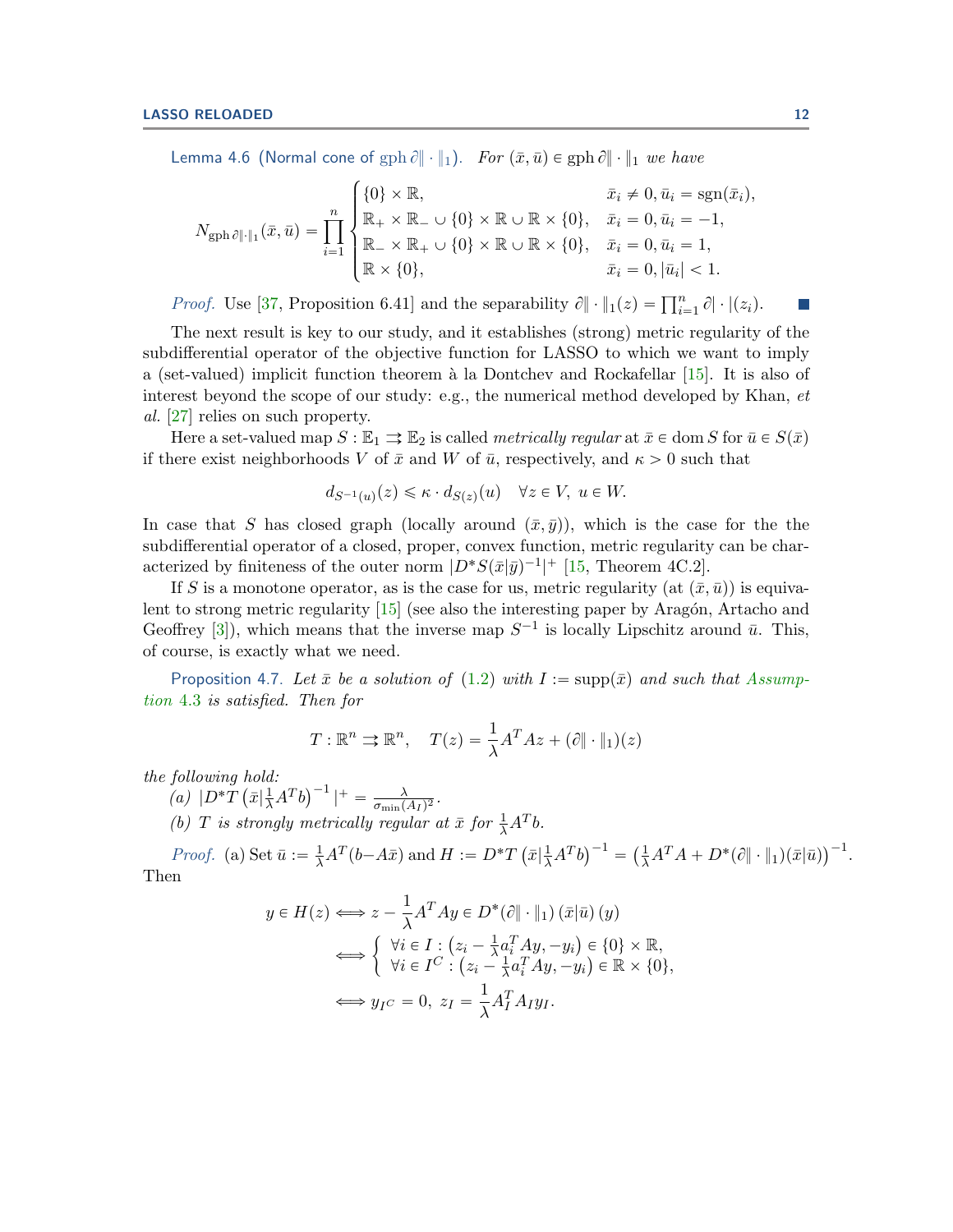Here the second equivalence uses [Lemma 4.6](#page-10-1) and [Assumption 4.3](#page-9-2) (ii) (which implies here that  $|\bar{u}_i| < \lambda$  for all  $i \in I^C$ ). We then find that

$$
|H|^{+} = \sup_{\substack{(z,y)\in\mathbb{R}^n\times\mathbb{R}^{|I|} \\ \|z\| \leq 1}} \left\{ \|y\| \mid \|z\| \leq 1, z_I = \frac{1}{\lambda} A_I^T A_I y \right\}
$$
  
=  $\lambda \sup_{\|z\| \leq 1} \|(A_I^T A_I)^{-1} z_I\|$   
=  $\lambda \cdot \|(A_I^T A_I)^{-1}\|$   
=  $\lambda \cdot \sigma_{\max}((A_I^T A_I)^{-1})$   
=  $\frac{\lambda}{\sigma_{\min}(A_I)^2}.$ 

Here the second identity uses [Assumption 4.3](#page-9-2) (i) (i.e.  $A_I^T A_I$  is invertible), while the third is due to [Lemma 2.1.](#page-3-1)

(b) From (a) and [\[15,](#page-21-11) Theorem 4C.2] it follows that T is metrically regular at  $\bar{x}$  for  $A<sup>T</sup>b$ . In addition, as a subdifferential of a (closed, proper) convex function,  $T$  is (globally, hence locally) monotone, thus by [\[15,](#page-21-11) Theorem 3G.5] it follows that T is strongly metrically regular at  $\bar{x}$  for  $A^T b$ 

Before presenting the main result of this section we need an auxiliary statement (whose proof is deferred to the supplement). See the comment below for a slightly weaker result which is readily proven.

<span id="page-12-1"></span>Lemma 4.8. Let  $d \in \mathbb{R}^m$ . Then the operator norm of the matrix  $[I \ d] \in \mathbb{R}^{m \times (m+1)}$  is given by

$$
\| [I \, d] \| = \sqrt{1 + \|d\|^2}.
$$

Let us point out that, in the setting of [Lemma 4.8,](#page-12-1) the slightly weaker estimate  $\|I d\| \leq$  $1+\|d\|$  follows immediately from the definition of operator norm and the triangle inequality.

We are now in a position to prove our main result. In its proof we utilize the *strict* graphical derivative  $D_*S$  of a set-valued map S. Since we only use it here, we refer the reader to the literature [\[15,](#page-21-11) [37\]](#page-22-11) for its definition.

<span id="page-12-0"></span>Theorem 4.9. For  $(\bar{b}, \bar{\lambda}) \in \mathbb{R}^n \times \mathbb{R}_{++}$  let  $\bar{x}$  be a solution of [\(1.2\)](#page-1-0) with  $I := \text{supp}(\bar{x})$ . Under [Assumption](#page-9-2) 4.3, the solution map

$$
S:(b,\lambda)\mapsto \underset{z\in\mathbb{R}^n}{\operatorname{argmin}}\left\{\frac{1}{2}\|Az-b\|^2+\lambda\|z\|_1\right\}
$$

is locally Lipschitz at  $(\bar{b}, \bar{\lambda})$  with (local) Lipschitz modulus L satisfying

$$
L \leqslant \frac{\sigma_{\max}(A)}{\sigma_{\min}(A_I)^2} \cdot \sqrt{1+ \left\| \frac{A\bar{x} - \bar{b}}{\bar{\lambda}} \right\|^2}.
$$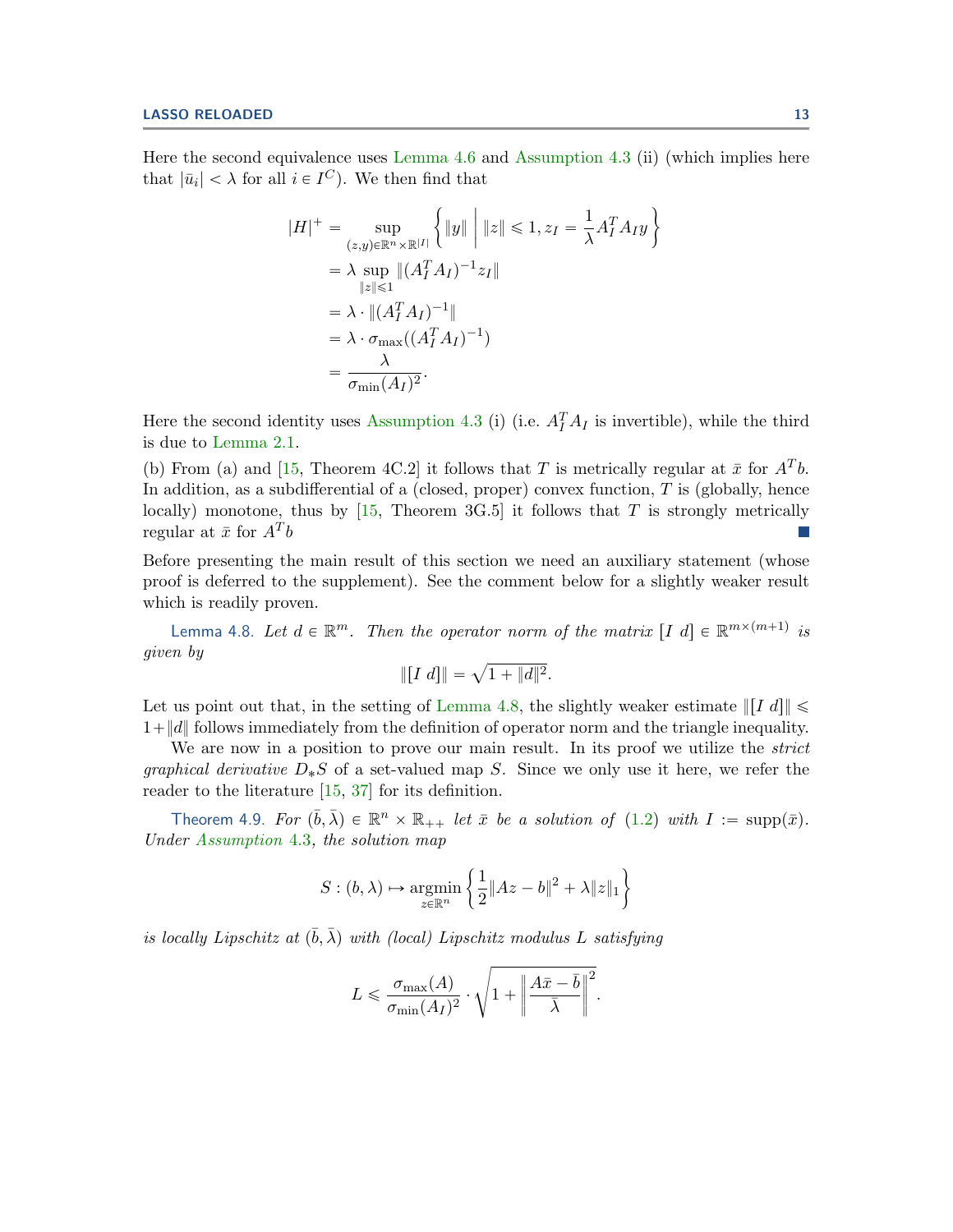## **LASSO RELOADED** 14

*Proof.* Consider the function  $f : \mathbb{R}^m \times \mathbb{R}_{++} \times \mathbb{R}^n \to \mathbb{R}^n$ ,  $f(b, \lambda, z) = \frac{1}{\lambda} A^T (Az - b)$  and the set-valued map  $F: \mathbb{R}^n \rightrightarrows \mathbb{R}^n$ ,  $F = \partial || \cdot ||_1$ , and observe that

$$
S(b,\lambda) = \{ z \in \mathbb{R}^n \mid 0 \in f(b,\lambda,z) + F(z) \} \quad \forall b \in \mathbb{R}^m, \lambda > 0.
$$

Combining [Proposition 4.7](#page-11-0) and Exercise 4C.5 in Dontchev and Rockafellar [\[15\]](#page-21-11), we find that S has the Aubin property at  $(\bar{b}, \bar{\lambda})$  for  $\bar{x}$  with

$$
L = \left| \left( D_x f(\bar{b}, \bar{\lambda}, \bar{x}) + D^* F(\bar{x} \mid -f(\bar{b}, \bar{\lambda}, \bar{x})) \right)^{-1} \right| + \limsup_{(b, \lambda, z) \to (\bar{b}, \bar{\lambda}, \bar{x})} \left\| D_{(b, \lambda)} f(b, \lambda, z) \right\|
$$
  
= 
$$
\frac{\bar{\lambda}}{\sigma_{\min}(A_I)^2} \cdot \left\| D_{(b, \lambda)} f(\bar{b}, \bar{\lambda}, \bar{x}) \right\|
$$
  
= 
$$
\frac{1}{\sigma_{\min}(A_I)^2} \cdot \left\| \left[ A^T A^T \left( \frac{A \bar{x} - \bar{b}}{\bar{\lambda}} \right) \right] \right\|.
$$

Now, by the compatibility of vector and operator norm and [Lemma 4.8](#page-12-1) (with  $d := \frac{A\bar{x} - \bar{b}}{\lambda}$  $rac{x-b}{\overline{\lambda}}$ ), we obtain

$$
\left\| \begin{bmatrix} A^T & A^T \left( \frac{A\bar{x} - \bar{b}}{\bar{\lambda}} \right) \end{bmatrix} \right\| = \max_{\|(v,\alpha)\|=1} \left\| A^T v + \alpha A^T \left( \frac{A\bar{x} - \bar{b}}{\bar{\lambda}} \right) \right\|
$$
  
\n
$$
\leq \max_{\|(v,\alpha)\|=1} \|A^T\| \cdot \left\| v + \alpha \left( \frac{A\bar{x} - \bar{b}}{\bar{\lambda}} \right) \right\|
$$
  
\n
$$
= \|A\| \cdot \left\| \begin{bmatrix} I & \frac{A\bar{x} - \bar{b}}{\bar{\lambda}} \end{bmatrix} \right\|
$$
  
\n
$$
\leq \|A\| \cdot \sqrt{1 + \left\| \frac{A\bar{x} - \bar{b}}{\bar{\lambda}} \right\|^2}.
$$

Therefore  $L \leq \frac{\sigma_{\max}(A)}{\sigma_{\min}(A_I)}$  $\frac{\sigma_{\max}(A_I)}{\sigma_{\min}(A_I)^2}$ .  $1 +$  $\sqrt{\frac{A\bar{x}-\bar{b}}{A}}$  $\overline{\lambda}$  $\overline{\parallel}^2$ . Now, let  $0 \in D_*(f + F)(\overline{b}, \overline{\lambda}, \overline{x}|0)(0, 0, w)$  or equivalently [\[37,](#page-22-11) Exercise 10.43]

$$
0 \in \frac{1}{\overline{\lambda}} A^T A w + D_* (\partial \|\cdot\|_1)(\bar{x}|-f(\bar{b}, \bar{\lambda}, \bar{x})) = D_* T \left(\bar{x} \Big| \frac{1}{\overline{\lambda}} A^T \bar{b}\right)(w),
$$

where  $T$  is the map from [Proposition 4.7.](#page-11-0) Then, by said lemma (part (b)) and the strict derivative criterion for strong metric regularity [\[15,](#page-21-11) [37\]](#page-22-11), it follows that  $w = 0$ . Hence, [\[37,](#page-22-11) Theorem 9.56(b) gives single-valuedness of  $S$ , which combined with the Aubin property gives the desired statement.  $\sim$ 

<span id="page-13-0"></span>Remark 4.10. When A is considered a parameter,  $f(A, b, \lambda, z) = \frac{1}{\lambda}A^T(Az - b)$ , one may show (see [Remark A.1\)](#page-23-0) the solution map  $(A, b, \lambda) \mapsto \operatorname{argmin}_{z \in \mathbb{R}^n} \{ \frac{1}{2} \}$  $\frac{1}{2} \|\hat{A}z - b\|^2 + \lambda \|z\|_1\}$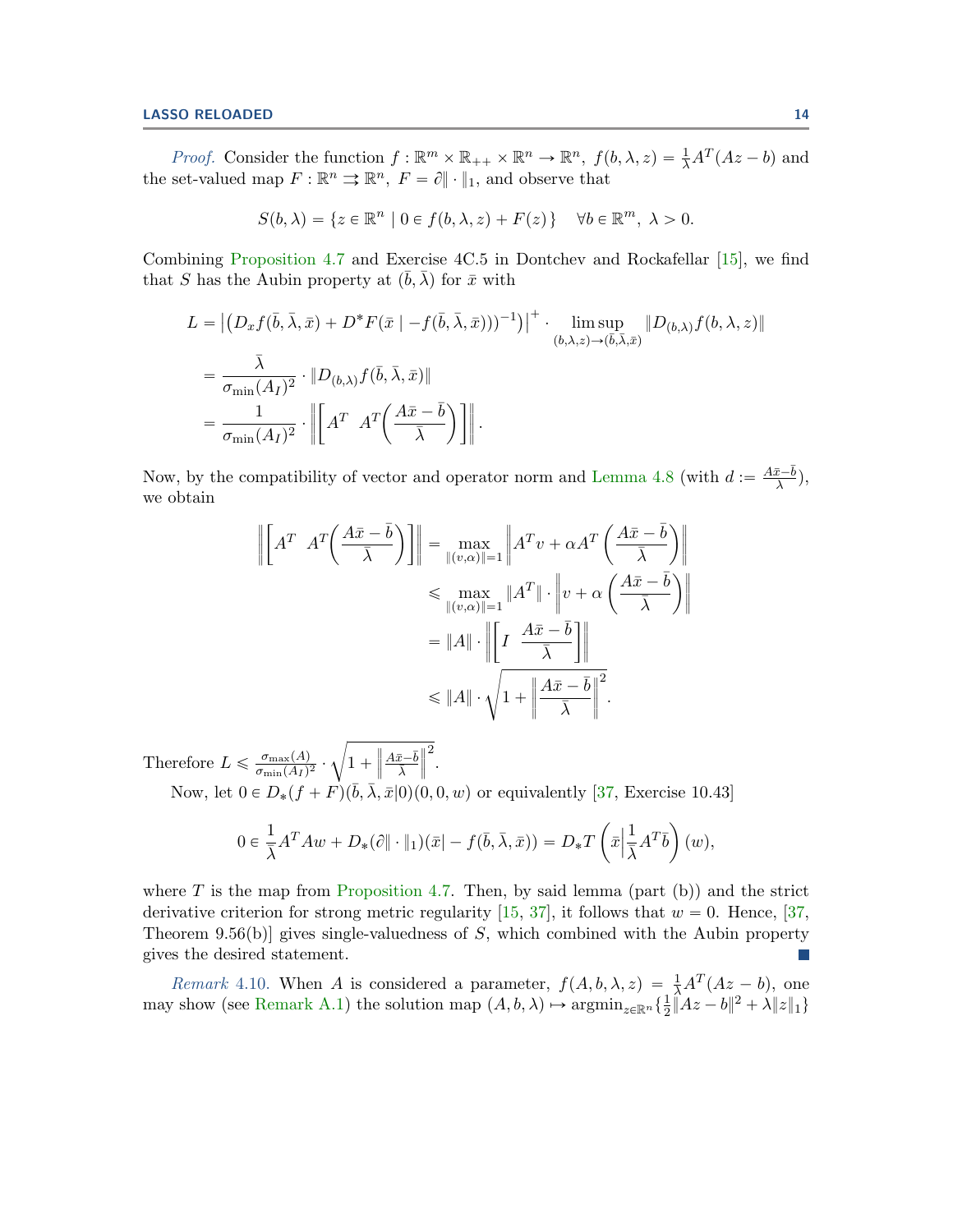is locally Lipschitz at  $(\bar{A}, \bar{b}, \bar{\lambda})$  with (local) Lipschitz modulus L satisfying  $\overline{a}$ 

$$
L \leqslant \frac{1}{\sigma_{\min}(\bar{A}_I)^2} \left[ \|\bar{A}\bar{x} - \bar{b}\| + \sigma_{\max} \left( \|\bar{x}\| + \sqrt{1 + \left\|\frac{\bar{A}\bar{x} - \bar{b}}{\bar{\lambda}}\right\|^2} \right) \right].
$$

When we fix the parameter  $\bar{b}$ , and look at the solution only as a function of the regularization parameter  $\lambda$ , we can get a siginficantly sharper Lipschitz modulus.

<span id="page-14-1"></span>Corollary 4.11. Under the assumptions of [Theorem](#page-12-0)  $4.9$  we find that

(4.1) 
$$
S: \lambda \mapsto \underset{z \in \mathbb{R}^n}{\operatorname{argmin}} \left\{ \frac{1}{2} \|Az - \bar{b}\|^2 + \lambda \|z\|_1 \right\}
$$

is locally Lipschitz at  $\bar{\lambda}$  with constant  $L <$  $|I| + 1$  $\frac{\sqrt{|P|+1}}{\sigma_{\min}(A_I)^2}.$ 

Proof. We apply the same reasoning as in the proof of [Theorem 4.9](#page-12-0) while using that the operator norm of a vector is its Euclidean norm, and observing that › " ›

<span id="page-14-3"></span>
$$
\|D_{\lambda}f(\bar{b},\bar{\lambda},\bar{x})\| = \left\|\frac{1}{\bar{\lambda}}\left[\frac{A^{T}(A\bar{x}-\bar{b})}{\bar{\lambda}}\right]\right\|
$$
  

$$
= \frac{1}{\bar{\lambda}}\sqrt{\left\|\frac{A_{I}^{T}(A_{I}\bar{x}_{I}-\bar{b})}{\bar{\lambda}}\right\|^{2} + \left\|\frac{A_{I\bar{C}}^{T}(A_{I}\bar{x}_{I}-\bar{b})}{\bar{\lambda}}\right\|^{2}}
$$
  

$$
< \frac{1}{\bar{\lambda}}\sqrt{|I|+1},
$$

where the last inequality uses [Assumption 4.3\(](#page-9-2)ii) and the facts that  $A_I^T (A_I \bar{x}_I - \bar{b})$  $\bar{\lambda}$ sgn $(\bar{x}_I)$  and that  $||\text{sgn}(\bar{x}_I)||^2 = |I|.$ 

4.1. On [Assumption 4.3](#page-9-2) and the sharpness of [Corollary 4.11.](#page-14-1) We now discuss a case where [Assumption 4.3](#page-9-2) is satisfied and where the single-valued solution map to the LASSO problem admits an explicit formula. This example is due to Fuchs [\[20\]](#page-21-12) and is based on the notion of coherence (see, e.g. [\[18,](#page-21-5) Chapter 5] and references therein). We assume for simplicity that the columns  $a_1, \ldots, a_n$  of A have unit  $l_2$ -norm and recall that the coherence of A is defined as

<span id="page-14-0"></span>
$$
\mu(A) := \max_{i \neq j} |\langle a_i, a_j \rangle|.
$$

Beyond providing more insight on [Assumption 4.3,](#page-9-2) the following example sheds light on the sharpness of the Lipschitz bound proved in [Corollary 4.11.](#page-14-1)

Example 4.12 [\(Assumption 4.3](#page-9-2) and sharpness of [Corollary 4.11\)](#page-14-1). Assume that the columns of A have unit  $l_2$ -norm and suppose that  $\bar{b} \in \mathbb{R}^m$  satisfies

<span id="page-14-2"></span>(4.2) 
$$
\exists x \in \mathbb{R}^n \text{ s.t. } Ax = \overline{b}, \|x\|_0 < \frac{1}{2} \left( 1 + \frac{1}{\mu(A)} \right) \text{ and } A_{\text{supp}(x)} \text{ has full rank.}
$$

 $\Diamond$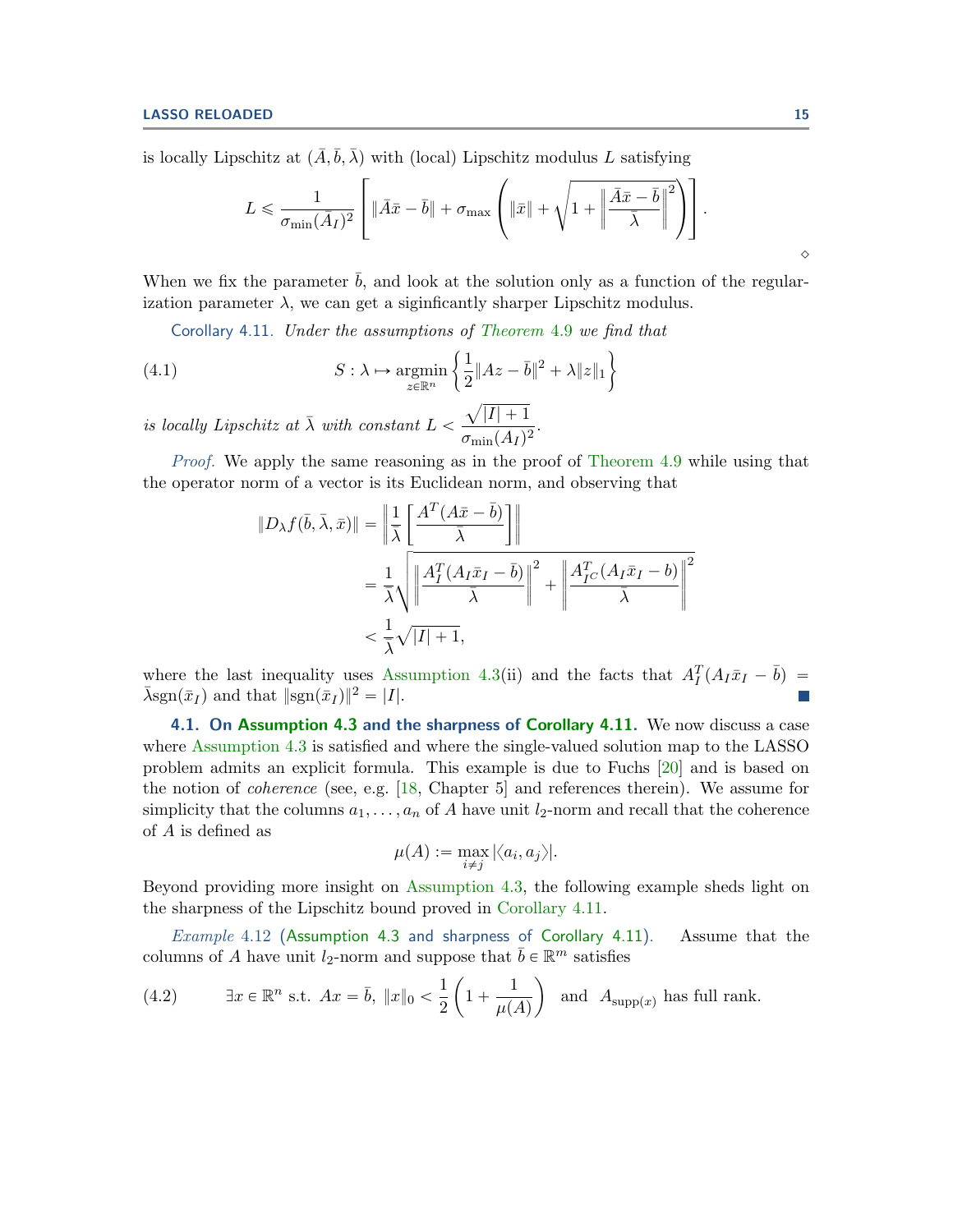In other words, Ax is an irreducible sparse representation of  $\bar{b}$  with respect to the columns of A. Then, an inspection of the proofs of  $[20,$  Theorem 2 and  $[20,$  Theorem 3 reveals that there exists  $\lambda_{\text{max}} > 0$  such that [Assumption 4.3](#page-9-2) is satisfied for all  $\lambda \in (0, \lambda_{\text{max}})$ . A possible choice of  $\lambda_{\text{max}}$  can be made by taking the largest value such that the following condition holds (see [\[20,](#page-21-12) Eq.  $(7)$ ]):

<span id="page-15-1"></span>
$$
sgn(x_J - \lambda (A_J^T A_J)^{-1} sgn(x_J)) = sgn(x_J), \quad \forall \lambda \in [0, \lambda_{\max}),
$$

where  $J = J(x) := \text{supp}(x)$ . In this case, the solution map  $(b, \lambda) \rightarrow S(b, \lambda)$  of the LASSO problem [\(1.2\)](#page-1-0) is single valued at  $(\bar{b}, \bar{\lambda})$ , for every  $\bar{\lambda} \in (0, \lambda_{\max})$  and every  $\bar{b}$  such that [\(4.2\)](#page-14-2) holds. In addition, the unique solution  $\bar{x} = S(\bar{b}, \bar{\lambda})$  is explicitly characterized by

(4.3) 
$$
\text{supp}(\bar{x}) = J \text{ and } \bar{x}_J = A_J^+ \bar{b} - \bar{\lambda} (A_J^T A_J)^{-1} \text{sgn}(x_J),
$$

where  $A_J^+ = (A_J^T A_J)^{-1} A_J^T$  is the Moore-Penrose pseudoinverse of  $A_J$ . We observe that, although  $Ax = \bar{b}$ , we have  $A\bar{x} \neq \bar{b}$ . Moreover, the support set J depends on  $\bar{b}$  (since it determines which columns of A are used to form the sparse representation of  $b$ ). Yet, J is independent of  $\lambda$ . In fact, the existence of x (which, in turn, defines J) in [\(4.2\)](#page-14-2) is not related to the tuning parameter  $\lambda$ . We note, however, that  $\lambda_{\text{max}}$  does depend on J and, hence, on  $\bar{b}$ . We conclude by observing that the explicit characterization [\(4.3\)](#page-15-1) yields

(4.4) 
$$
\|D_{\lambda}S(\bar{b},\bar{\lambda})\| = \|(A_J^T A_J)^{-1}\text{sgn}(x_J)\| \leq \|(A_J^T A_J)^{-1}\| \|\text{sgn}(x_J)\| = \frac{\sqrt{|J|}}{\sigma_{\min}(A_J)^2}.
$$

This estimate is consistent with the Lipschitz bound of [Corollary 4.11](#page-14-1) (up to replacing  $\sqrt{|J|}$  with  $\sqrt{|J|+1}$ .  $|J| + 1$ ).

<span id="page-15-0"></span>5. Applications and numerical experiments. In this section, we illustrate how to apply the theory presented in [Section 4](#page-9-1) to study the sensitivity of the LASSO solution to the tuning parameter  $\lambda$  when A is a random subgaussian matrix and when  $m \ll n$ . As already mentioned in the introduction, this case study is motivated by compressed sensing applications [\[2,](#page-21-3) [16,](#page-21-4) [18,](#page-21-5) [28,](#page-22-0) [45\]](#page-22-1).

<span id="page-15-2"></span>**5.1. Application to LASSO parameter sensitivity.** We start by recalling some standard notions from high-dimensional probability. For a general introduction to the topic we refer to, e.g., [\[44,](#page-22-19) [46\]](#page-22-20).

Definition 5.1 (Subgaussian random variable and vector). We call a real-valued random variable X K-subgaussian, for some  $K > 0$ , if  $||X||_{\psi_2} \leqslant K$  where

$$
||X||_{\psi_2} := \inf \{ t > 0 : \mathbb{E} \exp(X^2/t^2) \leq 2 \}.
$$

A real-valued random vector  $Y \in \mathbb{R}^n$  is K-subgaussian if

$$
\|Y\|_{\psi_2}:=\sup_{\|z\|=1}\|\langle Y,\,z\rangle\,\|_{\psi_2}\leqslant K.
$$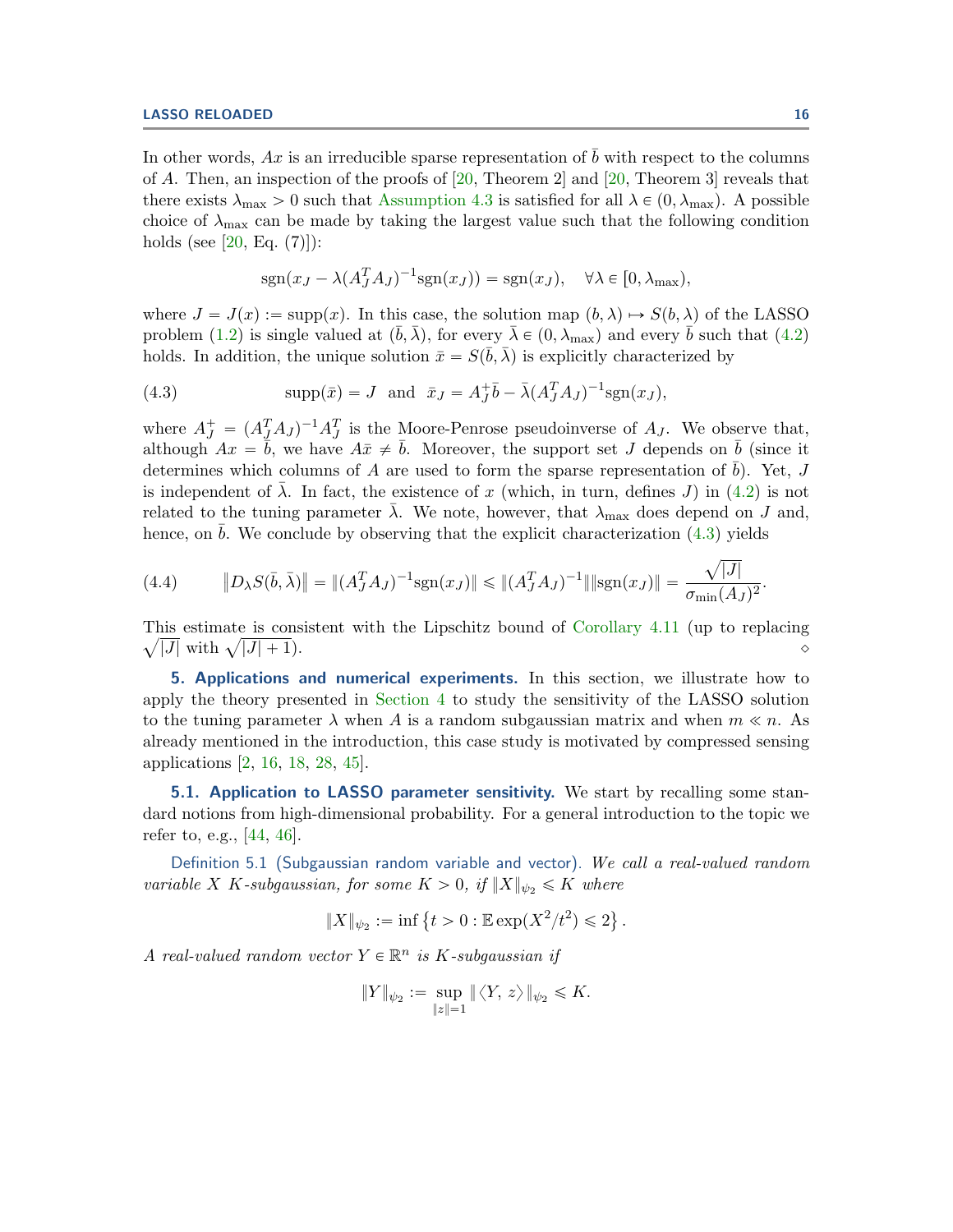Definition 5.2 (Subgaussian matrix). We call  $A \in \mathbb{R}^{m \times n}$  a K-subgaussian matrix if the rows  $A_i \in \mathbb{R}^n$  of A are independent subgaussian random vectors satisfying  $\max_i \|A_i\|_{\psi_2} \le K$ and  $\mathbb{E} A_i A_i^T = I_n$  (where  $I_n$  is the  $n \times n$  identity matrix). We call  $\tilde{A} \in \mathbb{R}^{m \times n}$  a normalized K-subgaussian matrix if  $\tilde{A} := m^{-1/2}A$  where  $A \in \mathbb{R}^{m \times n}$  is a K-subgaussian matrix.

The subgaussian random matrix model is quite popular in compressed sensing and it encompasses random matrices with independent, identically distributed Gaussian or Bernoulli entries. For more detail, see [\[18,](#page-21-5) Chapter 9] or  $[44,$  Chapter 4]. It is well known that the singular values of sub-matrices of subgaussian random matrices are well-behaved. This statement is formalized as [Lemma B.1](#page-24-0) in the supplement, and may be established from [\[25,](#page-22-21) Corollary 1.2] and [\[44,](#page-22-19) §10.3]. It is used to obtain uniform control over the minimum singular values over all s-element sub-matrices  $A_I$ .

Such control allows us to obtain an upper bound to the Lispchitz constant  $L$  in [Corol](#page-14-1)[lary 4.11](#page-14-1) that is independent of the support set I and holds with high probability when  $A$ is a normalized  $K$ -subgaussian matrix, provided that the LASSO solution is sparse enough and that [Assumption 4.3](#page-9-2) holds.

<span id="page-16-0"></span>Proposition 5.3 (LASSO parameter sensitivity for subgaussian matrices under sparsity condition). Let  $A \in \mathbb{R}^{m \times n}$  be a normalized K-subgaussian matrix and fix an integer  $1 \leqslant s < m$ . Suppose  $\delta, \varepsilon \in (0, 1)$  and  $m \geqslant C K^2 \log K \delta^{-2} \left[ s \log(en/s) + \log(3/\varepsilon) \right]$ . The following holds with probability at least  $1 - \varepsilon$  on the realization of A. If  $\overline{b} \in \mathbb{R}^m$  and  $\overline{\lambda} > 0$  are such that  $\bar{x}(\bar{\lambda}) = S(\bar{\lambda})$  satisfies [Assumption](#page-9-2) 4.3 and  $\|\bar{x}(\bar{\lambda})\|_0 \leq s$ , where S is the solution map in [\(4.1\)](#page-14-3), then there exists  $r > 0$  such that for all  $\lambda$  with  $|\lambda - \overline{\lambda}| < r$ ,

$$
\|\bar{x}(\lambda) - \bar{x}(\bar{\lambda})\| \le L|\lambda - \bar{\lambda}|, \qquad L < \frac{\sqrt{s+1}}{(1-\delta)^2}.
$$

*Proof.* Let  $I = I(\bar{\lambda}) := \text{supp}(\bar{x}(\bar{\lambda}))$ . By assumption, we have  $|I| \leq s$ . By [Lemma B.1,](#page-24-0) if m satisfies the stated lower bound, then with probability at least  $1 - \varepsilon$  it holds that

$$
\sigma_{\min}(A_{I(\bar{\lambda})}) \geq \min_{|J|=s} \sigma_{\min}(A_J) \geq 1-\delta.
$$

Restrict to this event. Since  $\bar{x}(\bar{\lambda})$  satisfies [Assumption 4.3,](#page-9-2) by [Corollary 4.11](#page-14-1) the solution mapping admits a locally Lipschitz localization about  $\lambda$ , meaning there exists  $r, L > 0$  such that for all  $|\lambda - \overline{\lambda}| < r$  one has

$$
\|\bar{x}(\lambda)-\bar{x}(\bar{\lambda})\|\leq L|\lambda-\bar{\lambda}|, \qquad L<\frac{\sqrt{|I|+1}}{\sigma_{\min}(A_I)^2}\leqslant \frac{\sqrt{s+1}}{(1-\delta)^2},
$$

as desired.

[Proposition 5.3](#page-16-0) provides an upper bound to the Lispschitz constant of the solution map  $\lambda \mapsto S(\lambda)$  of the LASSO at  $\lambda$  under [Assumption 4.3](#page-9-2) and provided that  $\bar{x}(\lambda) = S(\lambda)$  is sparse enough. We now show how to remove the sparsity condition when the measurements are

 $\mathbb{R}^n$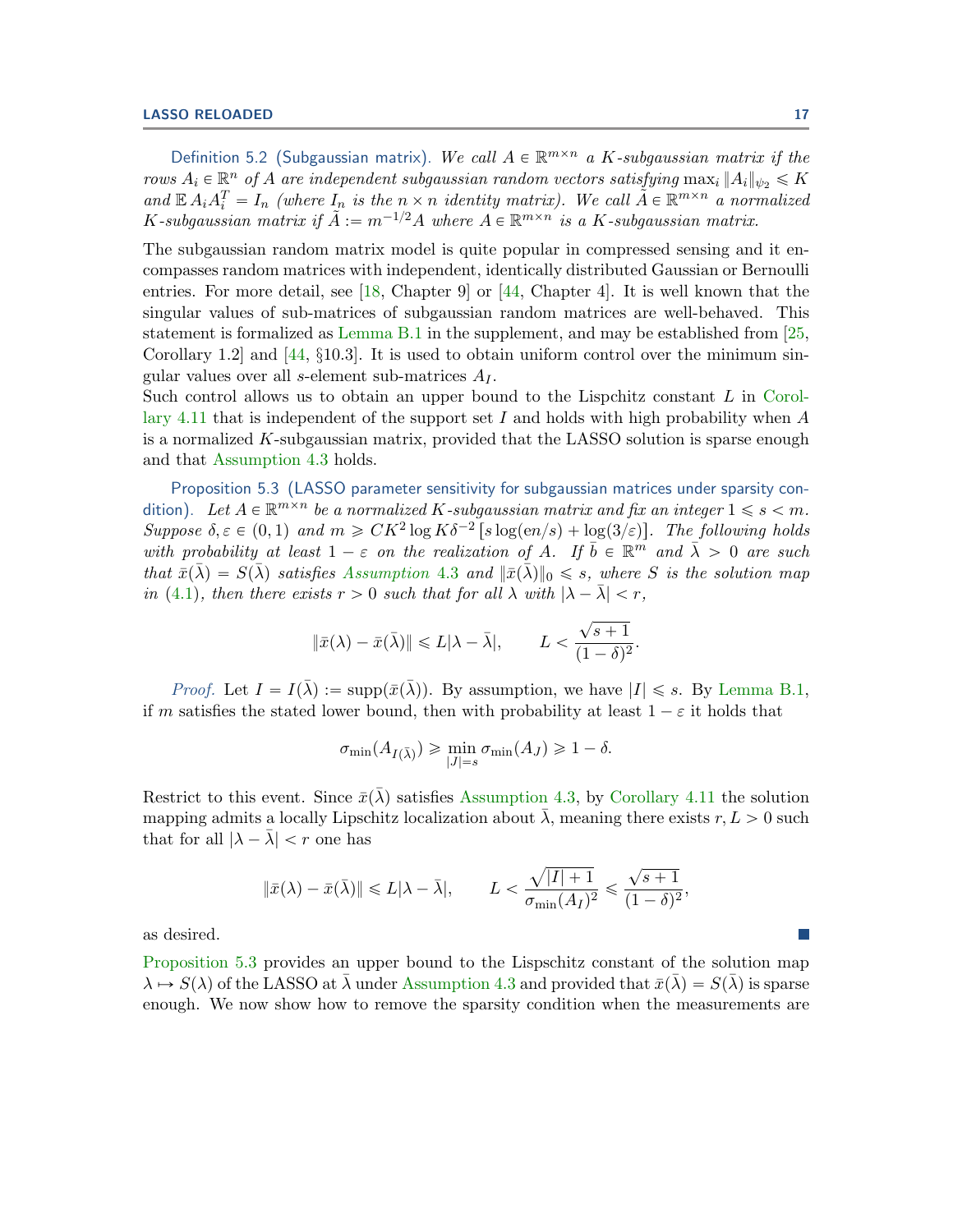of the form  $b = Ax + e$  for some (approximately) sparse vector x and bounded noise e and under a slightly stronger condition on the number of measurements m. To make this possible, a key ingredient is the recent analysis in [\[19\]](#page-21-15) that provides explicit bounds to the sparsity of LASSO minimizers. We also rely again on [Lemma B.1,](#page-24-0) which controls the restricted isometry constants of A (see, e.g., [\[18,](#page-21-5) Chapter 6] and references therein).

<span id="page-17-0"></span>Proposition 5.4 (LASSO parameter sensitivity for subgaussian matrices). Suppose  $x \in \mathbb{R}^n$ is s-sparse and  $\bar{b} := Ax + e$  where  $A \in \mathbb{R}^{m \times n}$  is a normalized K-subgaussian matrix and  $e \in \mathbb{R}^m$  with  $||e|| \leq \eta$  for some  $\eta > 0$ . For  $\bar{\lambda} \geq 2\eta/\sqrt{s}$ , define  $\bar{x}(\bar{\lambda}) := S(\bar{\lambda})$ , where S is the solution map in [\(4.1\)](#page-14-3). Given  $\delta$  < 0.7 and  $\varepsilon > 0$  assume that  $m \geqslant$  $CK^2 \log K \delta^{-2} \left[ s \log(en/s) + \log(3/\varepsilon) \right]$ . Then, with probability at least  $1-\varepsilon$  on the real-ization of A the following holds: if [Assumption](#page-9-2) 4.3 holds, then there exists  $r > 0$  and a constant  $C_{\delta} > 0$  depending only on  $\delta$  such that for all  $|\lambda - \overline{\lambda}| \leq r$ ,

$$
\|\bar{x}(\lambda) - \bar{x}(\bar{\lambda})\| \le L|\lambda - \bar{\lambda}|, \qquad L \le C_{\delta}\sqrt{s}.
$$

*Proof.* Let  $\bar{x}(\bar{\lambda}) := S(\bar{\lambda})$ , denote  $I := \text{supp}(\bar{x}(\bar{\lambda}))$ ,  $s_{\bar{\lambda}} := |I|$ , and define  $\delta' :=$  $\overline{\phantom{a}}$  $1 + \delta - 1.$ By [Lemma B.1,](#page-24-0) where  $T_{n,s} := \sqrt{s} \mathbb{B}_1 \cap \mathbb{B}_2 \subset \mathbb{R}^n$ , if m satisfies the stated sample complexity, then it holds with probability at least  $1 - \varepsilon$  that

$$
\sup_{x \in T_{n,s}} |\|Ax\| - \|x\|| \leq CK\sqrt{\log K}\cdot \frac{\sqrt{s\log(en/s)}+\sqrt{\log(2/\varepsilon)}}{\sqrt{m}} \leqslant \delta' \leqslant \delta.
$$

On this event, A satisfies the restricted isometry property of order s with constant  $\delta$ by [Remark B.3](#page-25-0) (see also [\[18,](#page-21-5) Chapter 6]). Therefore,

$$
\sigma_{\min}(A_{I(\bar{\lambda})}) \geq \min_{|J|=s} \sigma_{\min}(A_J) \geq 1 - \delta'.
$$

Thus, under the assumption that  $\delta$  < 0.7 and the assumption on  $\lambda$ , it holds by [\[19,](#page-21-15) Theorem 1.1 (cf. the discussion after [\[19,](#page-21-15) (3.7)]) that  $s_{\bar{\lambda}} < 21s$ .

Consequently, on the event holding with probability at least  $1 - \varepsilon$ , if [Assumption 4.3](#page-9-2) holds, then  $\lambda \mapsto S(\lambda)$  admits a locally Lipschitz localization at  $\lambda$ . Hence, there exists  $r > 0$ such that for all  $\lambda$  satisfying  $|\lambda - \overline{\lambda}| \leq r$  we have

$$
\|\bar{x}(\lambda) - \bar{x}(\bar{\lambda})\| \le L|\lambda - \bar{\lambda}|, \qquad L \le \frac{\sqrt{1+s_{\lambda}}}{\sigma_{\min}^2(A_I)} \le \frac{\sqrt{1+21s}}{(1-\delta')^2} \le C_{\delta}\sqrt{s}.
$$

One may observe that  $\delta < 0.7$  yields

$$
(1 - \delta')^{-2} = \frac{1}{5 + \delta - 4\sqrt{1 + \delta}} < 2.064.
$$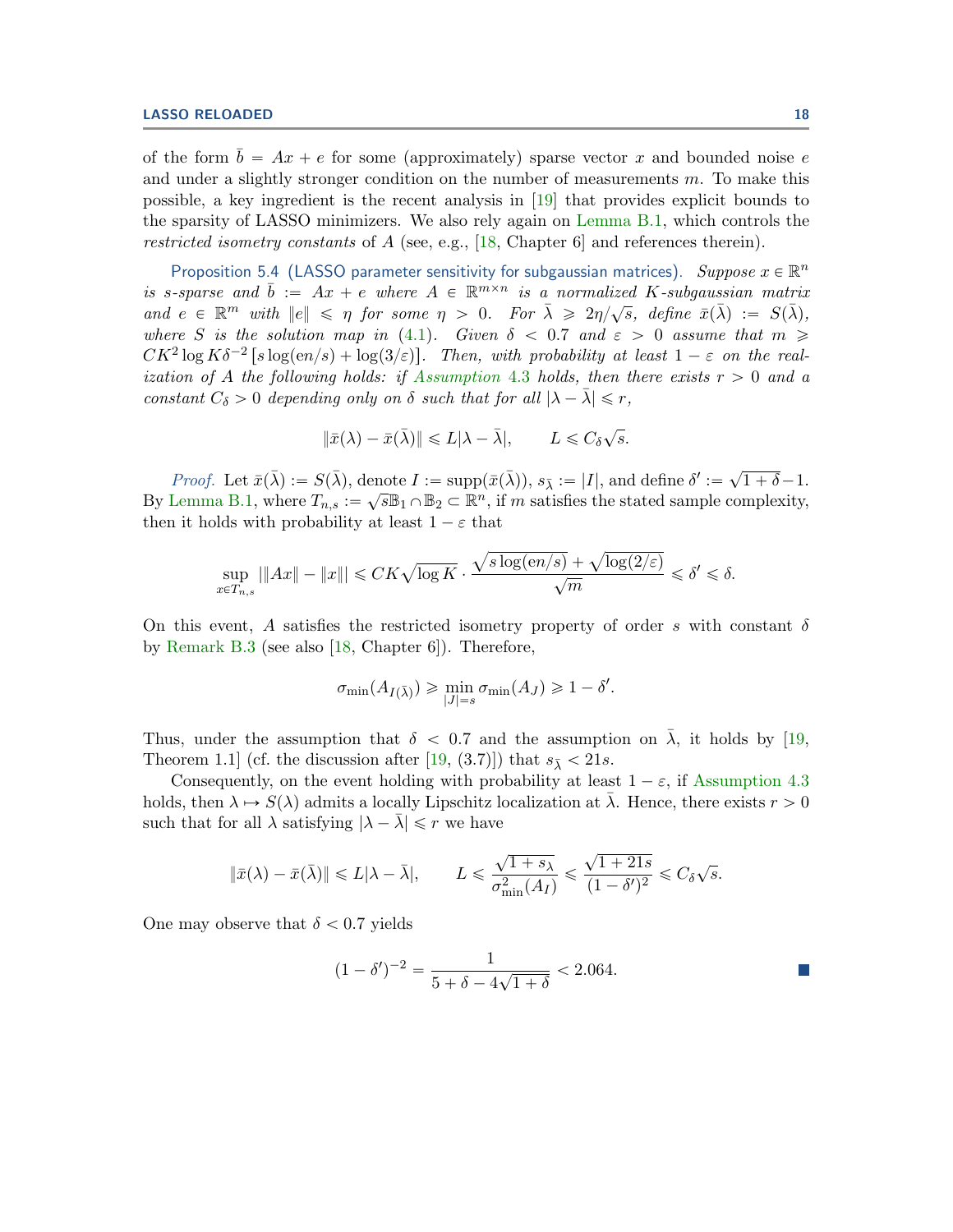Remark 5.5 (From sparsity to compressibility). Observe that the above result extends to s-compressible signals, i.e. signals  $x \in \mathbb{R}^n$  for which, informally, the best s-term approximation error  $\sigma_s(x)_1 := \inf\{\|x-z\|_1 : z \in \mathbb{R}^n, \|z\|_0 \leq s\}$  is small. This can be seen by letting  $\bar{b} := Ax_s + e'$ , where  $x_s$  is a best s-term approximation to x with respect to the  $\ell_1$ -norm, i.e. an s-sparse vector such that  $||x - x_s||_1 = \sigma_s(x)_1$ , and  $e' := A(x - x_s) + e$ . We note, however, that this would require the knowledge of an upper bound to  $||A(x-x<sub>s</sub>)||$  in order to satisfy the assumption  $||e'||$  $\Vert \leqslant \eta$ .

<span id="page-18-0"></span>**5.2. Numerical experiments.** We conclude this section by illustrating some numerical experiments. Suppose that  $x \in \mathbb{R}^n$  is s-sparse and let  $\bar{b} := Ax + \gamma w$  where  $A \in \mathbb{R}^{m \times n}$  has  $A_{ij} \overset{\text{iid}}{\sim} \mathcal{N}(0, 1/m)$ ,  $\gamma = 0.1$  and  $w_i \overset{\text{iid}}{\sim} \mathcal{N}(0, 1)$ . For  $\lambda > 0$  define  $\bar{x}(\lambda) := S(\lambda)$  where S is as given in [\(4.1\)](#page-14-3), and define

<span id="page-18-1"></span>(5.1) 
$$
\lambda^* := \inf \operatorname{argmin} \|\bar{x}(\lambda) - x\|.
$$

Finally, let  $I := \text{supp}(\bar{x}(\lambda^*))$  and  $s_{\lambda^*} := |I|$ . In [Figure 1](#page-19-1) we plot  $\|\bar{x}(\lambda) - \bar{x}(\lambda^*)\|$  as a function of  $\lambda$  (red curve) and superpose the Lipschitz upper bound evaluated at  $\bar{\lambda} = \lambda^*$ , namely  $\sqrt{1 + s_{\lambda^*}} \cdot \sigma_{\min}^{-2}(A_I) \cdot |\lambda - \lambda^*|$  (blue curve). Included on each plot is the ratio of the two quantities,

$$
\frac{\sqrt{1+s_{\lambda^*}}\cdot \sigma_{\min}^{-2}(A_I)\cdot |\lambda-\lambda^*|}{\|\bar{x}(\lambda)-\bar{x}(\lambda^*)\|},
$$

providing an alternative visualization of the extent of the bound's tightness in each setting. This latter curve is shown in purple, and it is plotted with respect to the purple axis appearing on the right-hand side of each plot.

The synthetic experiments were conducted for  $s = 3, 7, 15$  (corresponding to each row in the figure, respectively) and  $m = 50, 100, 150, 200$  (corresponding to each column from left to right, respectively) with  $N = 200$ . We selected  $\gamma = 0.1$  and for each  $j \in \text{supp}(x) :=$  $\{1, \ldots, s\}, x_j = m + \sqrt{m}W$  where  $W \sim \mathcal{N}(0, 1)$ . Note that for each choice of  $(s, m)$ ,  $\lambda^*$  was chosen as the empirically best choice of tuning parameter from a logarithmically spaced grid of 501  $\lambda$  values approximately centered about a nearly asymptotically order optimal choice  $\gamma \sqrt{2 \log n}$ . The LASSO program was solved in Python using lasso-path from scikit-learn [\[39\]](#page-22-22).

In [Table 1](#page-20-0) we report parameter values and relevant quantities associated with [Figure 1.](#page-19-1) In particular, the upper bound on the Lipschitz constant is given by  $L := \sqrt{1 + s_{\lambda^*}}$ .  $\sigma_{\min}^{-2}(A_I)$ . The quantity in the penultimate column determines whether [Assumption 4.3](#page-9-2) holds  $(n.b., A$  is a Gaussian random matrix, so  $A_I$  has full rank almost surely). For all values of s and m in the experiment,  $||A_{I}C(\bar{b} - A_{I}\bar{x}_{I})||_{\infty} < \lambda^*$ .

In every panel of the figure, the blue curve is indeed a strict (local) upper bound on  $\|\bar{x}(\lambda) - \bar{x}(\lambda^*)\|$ , supporting our theory. As predicted by the theory, the error  $\|\bar{x}(\lambda) - \bar{x}(\lambda^*)\|$ is more pronounced when the problem is *under-regularized*  $(\lambda < \lambda^*)$ , and when the support size grows. Note that the  $(s, m) = (15, 50)$  plot (lower-left panel in the figure) corresponds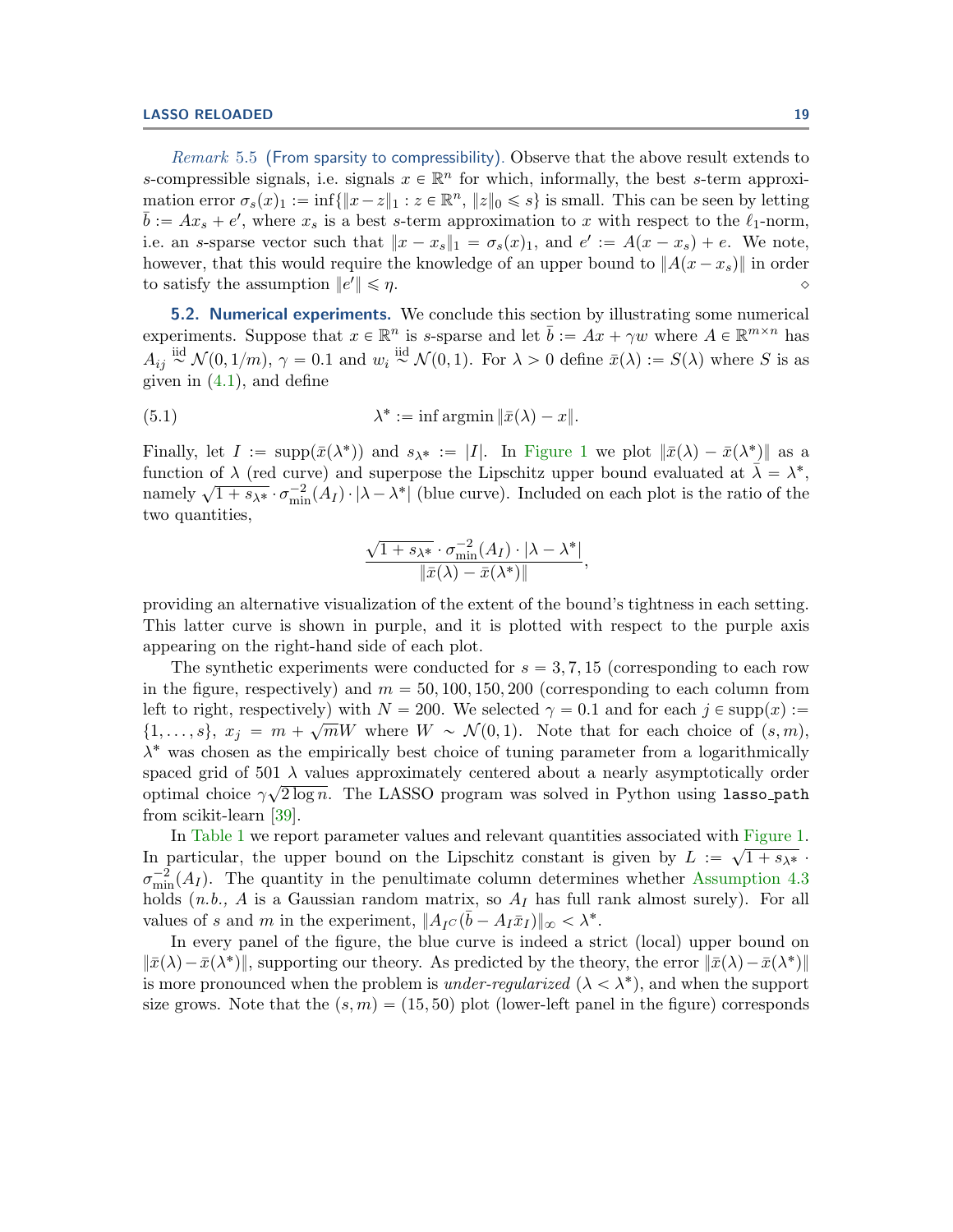<span id="page-19-1"></span>

Figure 1: Lipschitzness of the solution mapping for  $\lambda$  about  $\bar{\lambda} := \lambda^*$  as defined in [\(5.1\)](#page-18-1). The red curve plots  $\|\bar{x}(\lambda) - \bar{x}(\bar{\lambda})\|$ ; the blue curve,  $|\lambda - \bar{\lambda}| \cdot \sqrt{1 + s}/\sigma_{\min}(A_I)^2$ . The ratio of the two is given by the purple curve, whose y-axis is on the right side of each plot. From left to right, each column corresponds to  $m = 50, 100, 150, 200$ , respectively. See [Table 1](#page-20-0) for parameter settings and variable values.

to an unsuccessful approximate recovery of the ground truth signal  $x$ , due to the relatively large sparsity as compared to the number of measurements. In this setting, the small value of  $\sigma_{\min}(A_I)$  and the apparently poor behaviour of  $\|\bar{x}(\lambda) - \bar{x}(\lambda^*)\|$  is consisent with our theory. Similarly, the  $(s, m) = (7, 50)$  plot (middle-left panel in the figure) corresponds with a small value of  $\sigma_{\min}(A_I)$  due to the relatively small value of m (and incidentally, it corresponds with poor recovery of the ground truth). Again, the relatively poor behaviour of  $\|\bar{x}(\lambda) - \bar{x}(\lambda^*)\|$  (as compared, say, with  $m \ge 100$ ) is consistent with our theory.

<span id="page-19-0"></span>6. Final remarks. In this paper we studied the optimal value and the optimal solution function of the LASSO problem as a function of both the right-hand side (or vector of measurements)  $b \in \mathbb{R}^m$  and the regularization (or tuning) parameter  $\lambda > 0$ . Our analysis of the optimal value function is based on classical convex analysis, while the study of the optimal solution function is based on modern variational analysis (in particular, differentiation of set-valued maps). As a by-product we established the (strong) metric regularity of the subdifferential of the objective function at a solution. The assumptions needed to perform this analysis were inspired by uniqueness results in the literature, and are shown to hold, e.g., in the case where the right-hand side at the point in question admits an irreducible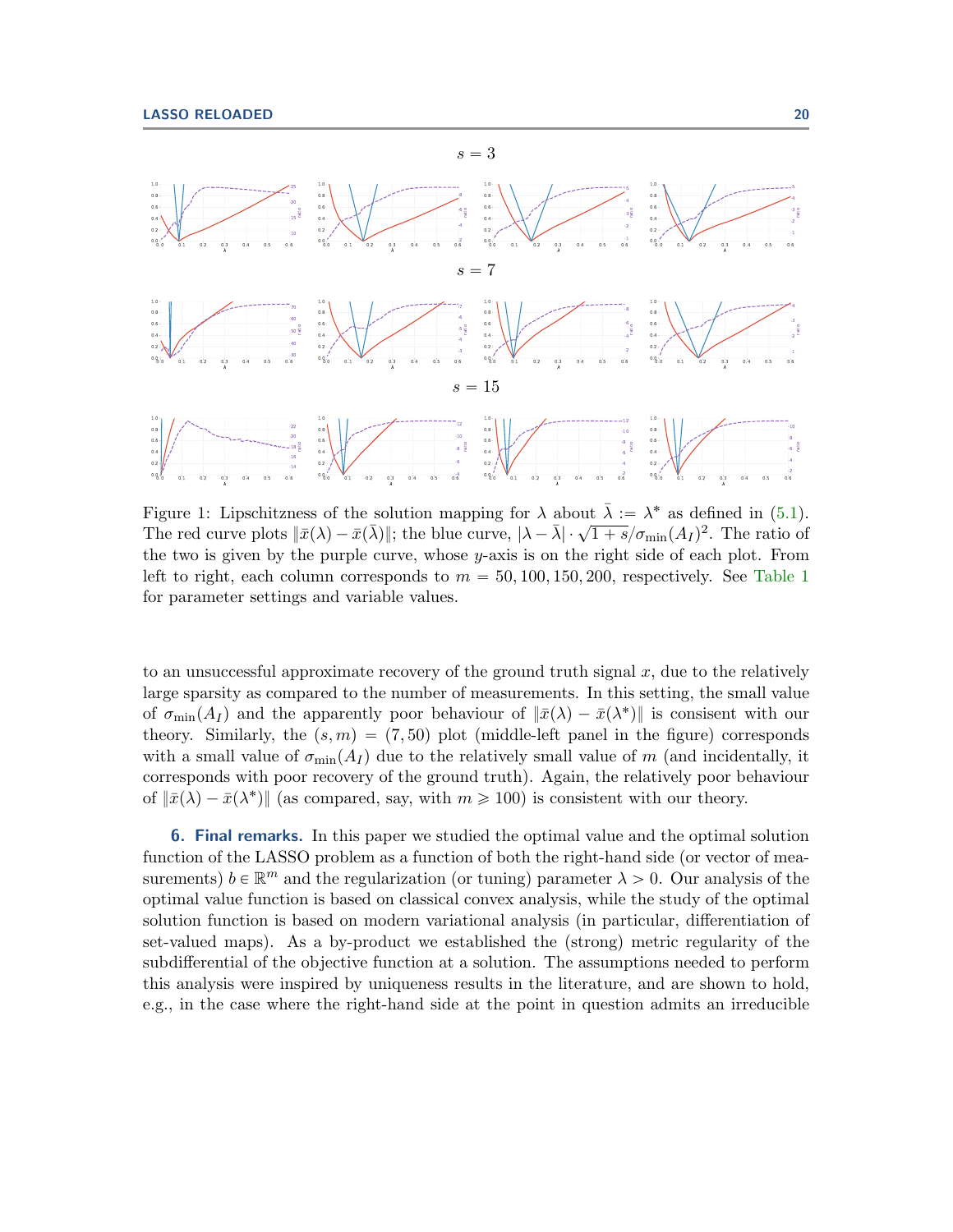<span id="page-20-0"></span>

| $\mathcal{S}_{0}$ | m          | $\,N$      | $\eta$ | $s_\lambda*$ | L    | $\sigma_{\min}(A_I)$ | $  A_{I}C(\bar{b}-A_{I}\bar{x}_{I})  _{\infty}$ | $\lambda^*$ |
|-------------------|------------|------------|--------|--------------|------|----------------------|-------------------------------------------------|-------------|
| 3                 | 50         | <b>200</b> | 0.1    | 25           | 44.3 | 0.339                | 0.0831                                          | 0.0866      |
| 3                 | 100        | <b>200</b> | 0.1    | 22           | 15.8 | 0.552                | 0.162                                           | 0.167       |
| 3                 | 150        | 200        | 0.1    | 20           | 10.5 | 0.661                | 0.175                                           | 0.175       |
| 3                 | <b>200</b> | <b>200</b> | 0.1    | 20           | 8.43 | 0.737                | 0.136                                           | 0.137       |
| 7                 | 50         | <b>200</b> | 0.1    | 41           | 239  | 0.165                | 0.0458                                          | 0.046       |
| 7                 | 100        | 200        | 0.1    | 26           | 19.1 | 0.522                | 0.155                                           | 0.158       |
| 7                 | 150        | 200        | 0.1    | 43           | 26.2 | 0.503                | 0.0931                                          | 0.0939      |
| $\overline{7}$    | <b>200</b> | 200        | 0.1    | 23           | 9.44 | 0.72                 | 0.175                                           | 0.179       |
| 15                | 50         | <b>200</b> | 0.1    | 63           | 303  | 0.162                | 0.00322                                         | 0.00326     |
| 15                | 100        | <b>200</b> | 0.1    | 47           | 50   | 0.372                | 0.078                                           | 0.0781      |
| 15                | 150        | <b>200</b> | 0.1    | 66           | 63   | 0.361                | 0.0655                                          | 0.0665      |
| 15                | 200        | 200        | 0.1    | 67           | 46.5 | 0.421                | 0.085                                           | 0.0876      |

Table 1: Parameter settings corresponding with [Figure 1.](#page-19-1) The assumption  $||A_{IC}(\bar{b} - A_I \bar{x}_I)||_{\infty} < \lambda^*$  is satisfied for all entries where  $\lambda^*$  is defined as in [\(5.1\)](#page-18-1).

sparse representation with respect to the columns of the measurement matrix. We then combined these variational-analytic findings with random matrix-theoretic arguments to study the sensitivity of the LASSO solution with respect to the tuning parameter, providing upper bounds for the corresponding Lipschitz constant that hold with high probability for measurement matrices of subgaussian type.

Several questions arise naturally as a topic of future research. Can analogous statements to [Theorem 4.9](#page-12-0) be proved for alternative formulations of  $l_1$  minimization such as the constrained LASSO, quadratically-constrained basis pursuit, or the square-root LASSO? Similarly, the extension of our analysis to convex regularizers beyond the  $l_1$ -norm is an interesting open issue. In particular, can the analysis carried out here be generalized to the matrix setting with the nuclear norm in place of the  $l_1$ -norm? This will certainly require a good handle on the graph of the subdifferential of the nuclear norm. Finally, [Example 4.12](#page-14-0) suggests that the Lipschitz bound with respect to  $\lambda$  provided by [Corollary 4.11](#page-14-1) might be hard to improve in general. Regarding applications to compressed sensing, another open problem is understanding whether our analysis could lead to results pertaining to the robustness to noise in the measurements. In the subgaussian case, the presence of  $\sigma_{\text{max}}(A)$ in the Lipschitz constant bound in [Theorem 4.9](#page-12-0) would lead to an algebraic dependence of the Lipschitz constant on the ambient dimension  $n$ . Therefore, whether it is possible to have a Lipschitz bound in b that does not depend on  $\sigma_{\text{max}}(A)$  remains an interesting open problem.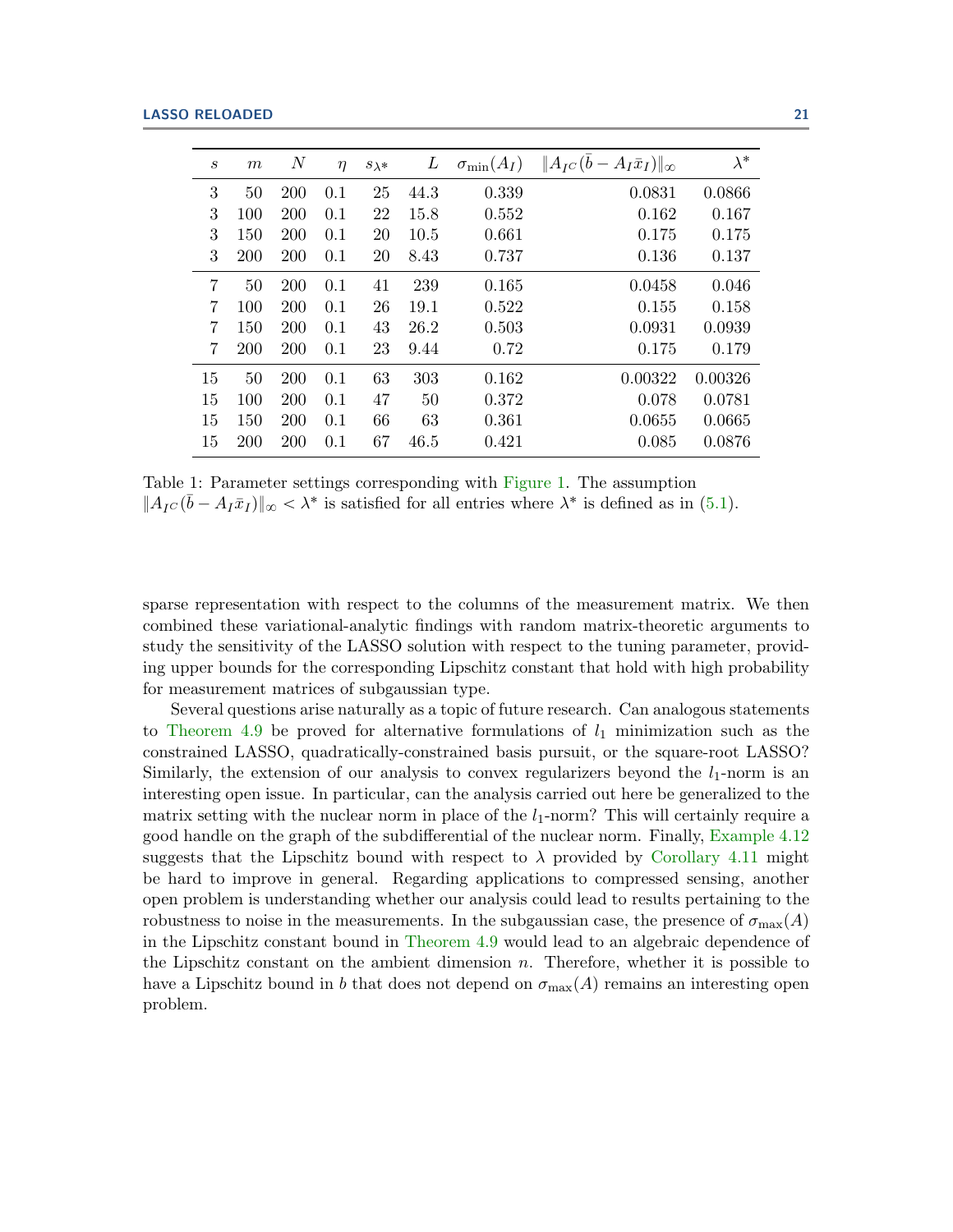## **REFERENCES**

- <span id="page-21-14"></span>[1] B. Adcock, A. Bao, and S. Brugiapaglia: Correcting for unknown errors in sparse highdimensional function approximation. Numerische Mathematik 142(3), 2019, pp. 667–711.
- <span id="page-21-3"></span>[2] B. Adcock and A.C. Hansen: Compressive Imaging: Structure, Sampling, Learning. Cambridge University Press, Cambridge, UK, 2021.
- <span id="page-21-23"></span>[3] F.J. ARAGÓN ARTACHO AND M.H. GEOFFROY: *Characterization of metric regularity of subdifferen*tials. Journal of Convex Analysis 15(2), 2008, pp. 365–380.
- <span id="page-21-17"></span>[4] M. BAYATI AND A. MONTANARI: The Lasso risk for Gaussian matrices. IEEE Transactions on Information Theory 58(4), 2011, pp. 1997–2017.
- <span id="page-21-9"></span>[5] A. Beck: First-Order Methods in Optimization. MOS-SIAM Series on Optimization, SIAM, Philadelphia, USA, 2017.
- <span id="page-21-18"></span>[6] A. BERK, Y. PLAN, AND O. YILMAZ: Sensitivity of  $\ell_1$  minimization to parameter choice. Information and Inference: A Journal of the IMA  $10(2)$ ,  $2021$ , pp. 397–453.
- <span id="page-21-19"></span>[7] A. BERK, Y. PLAN, AND O. YILMAZ: On the best choice of LASSO program given data parameters. IEEE Transactions on Information Theory 68(4), 2022, pp. 2573–2603.
- <span id="page-21-8"></span>[8] A. BECK AND M. TEBOULLE: A fast iterative shrinkage-thresholding algorithm for linear inverse problems. SIAM Journal of Imaging Sciences 2(1), 2009, pp. 183–202.
- <span id="page-21-16"></span>[9] P.J. BICKEL, Y. RITOV, AND A.B. TSYBAKOV: Simultaneous analysis of Lasso and Dantzig selector. The Annals of Statistics, 37(4), 2009, pp. 1705–1732.
- <span id="page-21-10"></span>[10] J.F. Bonnans and A. Shapiro: Perturbation Analysis of Optimization Problems. Springer Series in Operations Research. Springer, New York, 2000.
- <span id="page-21-1"></span>[11] E.J. CANDES, J. ROMBERG, AND T. TAO: Stable signal recovery from incomplete and inaccurate measurements. Communications on Pure and Applied Mathematics 59, 2006, pp. 1207–1223.
- <span id="page-21-2"></span>[12] E.J. CANDES, AND T. TAO: *Decoding by linear programming*. IEEE Transactions on Information Theory 51(12), 2005, pp. 4203–4215.
- <span id="page-21-7"></span>[13] S.S. CHEN, D.L. DONOHO, AND M.A. SAUNDERS: *Atomic decomposition by basis pursuit.* SIAM Journal on Scientific Computing 2(1), 1998, pp. 33–61.
- <span id="page-21-0"></span>[14] D.L. DONOHO: *Compressed sensing* IEEE Transactions on information theory 52(4), 2006, pp. 1289– 1306.
- <span id="page-21-11"></span>[15] A.L. Dontchev and R.T. Rockafellar: Implicit Functions and Solution Mappings: a View from Variational Analysis, 2nd Edition. Springer Series in Operations Research and Financial Engineering. Springer, New York, Heidelberg, Dordrecht, London, 2014.
- <span id="page-21-4"></span>[16] Y.C. ELDAR AND G. KUTYNIOK, EDS: *Compressed Sensing: Theory and Applications*. Cambridge University Press, Cambridge, UK, 2012.
- <span id="page-21-22"></span>[17] M.P. FRIEDLANDER, A. GOODWIN, AND T. HOHEISEL: From perspective maps to epigraphical projections. arXiv:2102.06809, 2021.
- <span id="page-21-5"></span>[18] S. FOUCART AND H. RAUHUT: A Mathematical Introduction to Compressive Sensing. Applied and Numerical Harmonic Analysis, Birkhäuser, New York, NY, 2013.
- <span id="page-21-15"></span>[19] S. FOUCART, E. TADMOR, AND M. ZHONG: On the sparsity of LASSO minimizers in sparse data recovery. arXiv:2004.04348, 2020.
- <span id="page-21-12"></span>[20] J.-J. FUCHS: On sparse representations in arbitrary redundant bases. IEEE Transactions on Information Theory 50(6), 2004, pp. 1341–1344.
- <span id="page-21-6"></span>[21] T. HASTIE, R. TIBSHIRANI, AND M. WAINWRIGHT: Statistical Learning with Sparsity. Chapman and Hall/CRC, New York, NY, 2015.
- <span id="page-21-13"></span>[22] J.C. Gilbert: On the solution uniqueness characterization in the L1 norm and polyhderal gauge recovery. Journal of Optimization Theory and Applications 172, 2017, pp. 70–101.
- <span id="page-21-21"></span>[23] T. Hoheisel: Topics in Convex Analysis in Matrix Space. Lecture Notes, Spring School on Variational Analysis, Paseky nad Jizerou, Czech Republic, 2019.
- <span id="page-21-20"></span>[24] R. Horn and C. R. Johnson: Matrix Analysis. Cambridge University Press, Cambridge, 2nd Edi-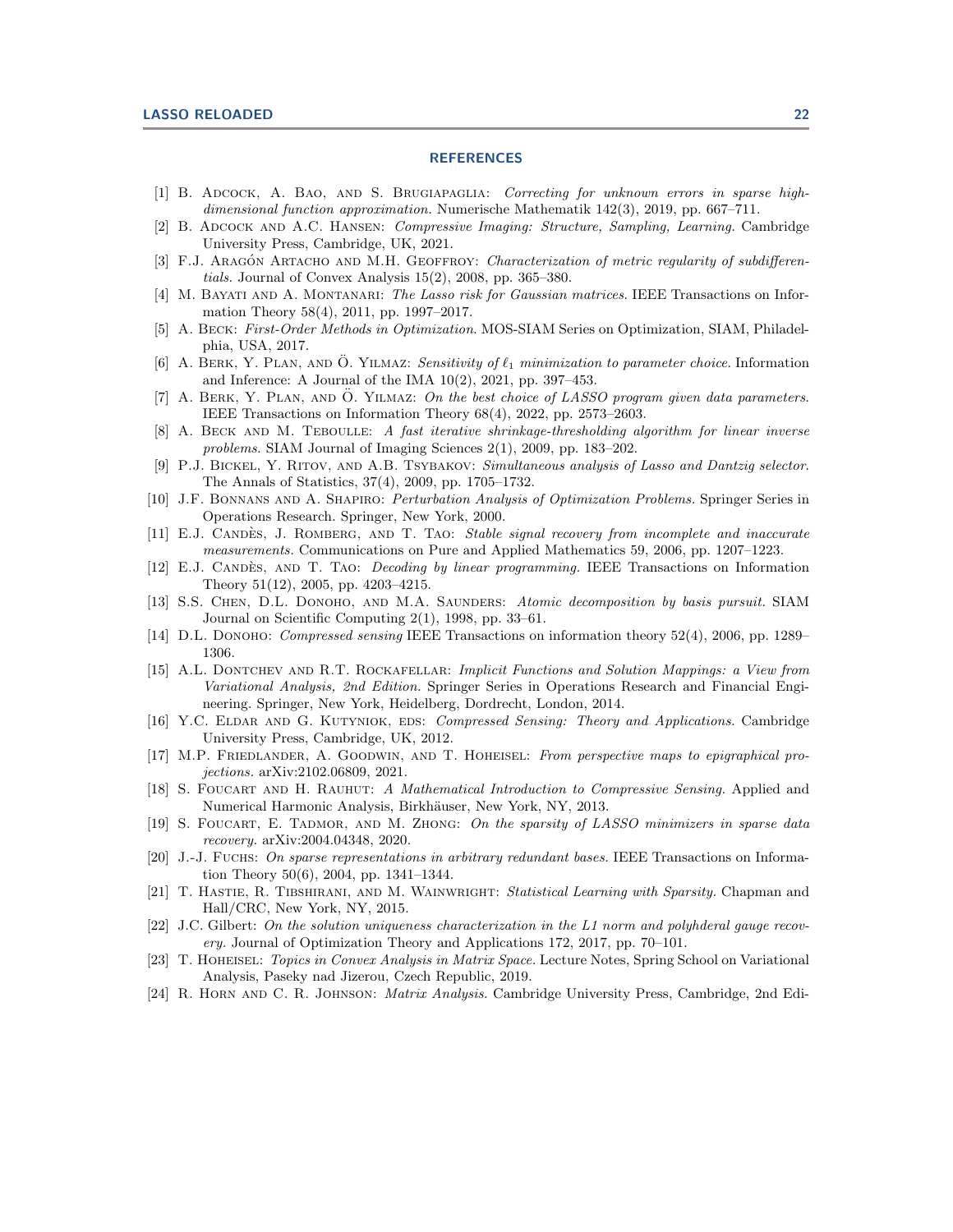tion, 2013.

- <span id="page-22-21"></span>[25] H. JEONG, X. LI, Y. PLAN, AND O. YILMAZ: Sub-gaussian matrices on sets: optimal tail dependence and applications. arXiv:2001.10631, 2020.
- <span id="page-22-7"></span>[26] C. KANZOW AND T. LECHNER: Globalized inexact proximal Newton-type methods for nonconvex composite functions. Computational Optimization and Applications 78, pp. 377–410.
- <span id="page-22-6"></span>[27] P.D. KHANH, B.S. MORDUKHOVICH, AND V.T. PHAT: A generalized Newton method for subgradient systems. arXiv:2009.10551, 2021.
- <span id="page-22-0"></span>[28] M.-J. Lai and Y. Wang: Sparse Solutions of Underdetermined Linear Systems and Their Applications. Society for Industrial and Applied Mathematics, Philadelphia, PA, 2021.
- <span id="page-22-5"></span>[29] J.D. LEE, Y. SUN, AND M.A. SAUNDERS: Proximal Newton-type methods for minimizing composite functions. SIAM Journal on Optimization 24(3), 2014, pp. 1420–1443.
- <span id="page-22-8"></span>[30] A. Milzarek and M. Ulbrich: A semismooth Newton method with multidimensional filter globalization for L1-optimization. SIAM Journal on Optimization 24, 2014, pp. 298–333.
- <span id="page-22-9"></span>[31] B.S. MORDUKHOVICH: Variational Analysis and Generalized Differentiation. I: Basic Theory. Grundlehren Series (Fundamental Principles of Mathematical Sciences), Vol. 330, Springer, Berlin, 2006.
- <span id="page-22-10"></span>[32] B.S. MORDUKHOVICH: *Variational Analysis and Applications*. Springer Monographs in Mathematics book series, Springer International Publishing AG, 2018.
- <span id="page-22-2"></span>[33] B. K. NATARAJAN: Sparse approximate solutions to linear systems. SIAM Journal on Computing 24, 1995, pp. 227–234.
- <span id="page-22-15"></span>[34] S. OYMAK, C. THRAMPOULIDIS, AND B. HASSIBI: The squared-error of generalized Lasso: a precise analysis. In 2013 51st Annual Allerton Conference on Communication, Control, and Computing (Allerton), 2013, pp. 1002–1009.
- <span id="page-22-4"></span>[35] T. PARK AND G. CASELLA: The Bayesian Lasso. Journal of the American Statistical Association 103(482), 2008, pp. 681–686.
- <span id="page-22-18"></span>[36] R.T. ROCKAFELLAR: Convex Analysis. Princeton Mathematical Series, No. 28. Princeton University Press, Princeton, NJ, 1970.
- <span id="page-22-11"></span>[37] R.T. Rockafellar and R.J.-B. Wets: Variational Analysis. Grundlehren der Mathematischen Wissenschaften, Vol. 317, Springer-Verlag, Berlin, 1998.
- <span id="page-22-14"></span>[38] Y. SHEN, B. HAN, AND E. BRAVERMAN: Stable recovery of analysis based approaches. Applied and Computational Harmonic Analysis, 39(1), 2015, pp. 161–172.
- <span id="page-22-22"></span>[39] F. Pedregosa, G. Varoquaux, A. Gramfort, V. Michel, B. Thirion, O. Grisel, et al.: Scikitlearn: Machine learning in Python. The Journal of machine Learning research, 12, 2011, pp. 2825– 2830.
- <span id="page-22-16"></span>[40] C. THRAMPOULIDIS, A. PANAHI, AND B. HASSIBI: Asymptotically exact error analysis for the generalized  $\ell_2^2$ -Lasso. In 2015 IEEE International Symposium on Information Theory (ISIT), 2015, pp. 2021–2025.
- <span id="page-22-17"></span>[41] C. THRAMPOULIDIS, E. ABBASI, AND B. HASSIBI: Precise error analysis of regularized M-estimators in high dimensions. IEEE Transactions on Information Theory, 64(8), 2018, pp. 5592–5628.
- <span id="page-22-3"></span>[42] R. Tibshirani: Regression shrinkage and selection via the lasso. Journal of the Royal Statistic Society (Series B) 58, 1996, pp. 267–288.
- <span id="page-22-12"></span>[43] R.J. Tibshirani: The lasso problem and uniqueness. Electronic Journal of Statistics 7, 2013, pp. 1456– 1490.
- <span id="page-22-19"></span>[44] R. Vershynin: High-Dimensional Probability: an Introduction with Applications in Data Science. Cambridge University Press, Cambridge, UK, 2017.
- <span id="page-22-1"></span>[45] M. VIDYASAGAR: An introduction to compressed sensing. Society for Industrial and Applied Mathematics, Philadelphia, NY, 2019.
- <span id="page-22-20"></span>[46] M.J. WAINWRIGHT: *High-dimensional statistics: A non-asymptotic viewpoint*. Cambridge University Press, Cambridge, UK, 2019.
- <span id="page-22-13"></span>[47] H. ZHANG, W. YIN, AND L. CHENG: Necessary and sufficient conditions of solution uniqueness in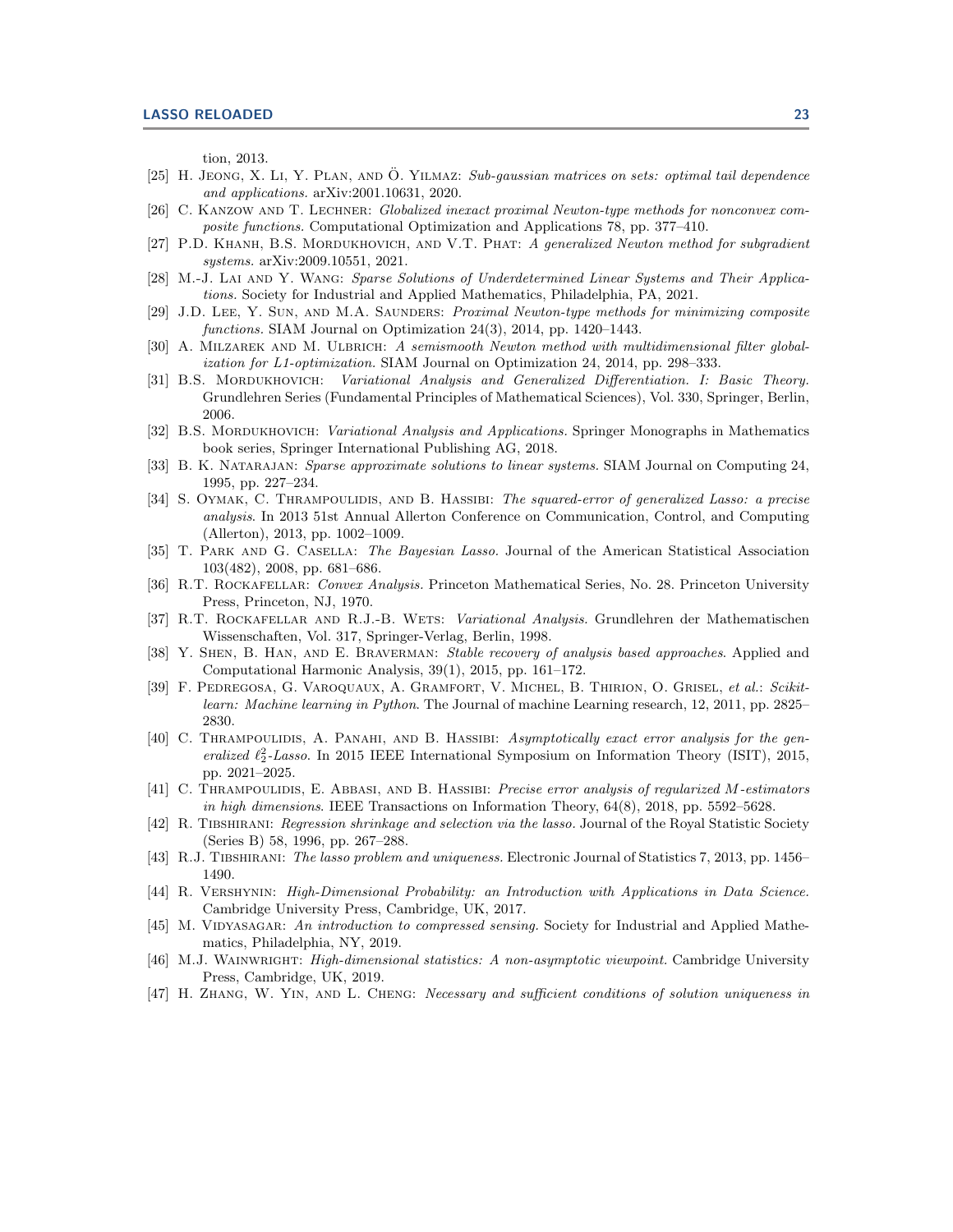1-norm minimization. Journal of Optimization Theory and Applications 164, 2015, pp. 109–122.

Appendix A. Supplement to [Section 4.](#page-9-1) In this section provide further details on the results for the solution map of LASSO. We begin with a proof of [Lemma 4.8.](#page-12-1)

Proof of [Lemma](#page-12-1) 4.8. Consider the optimization problem

<span id="page-23-1"></span>
$$
\max_{\binom{v}{\alpha}\in\mathbb{R}^{m+1}}\phi(v,\alpha):=\left\|\big[I\ d\big]\binom{v}{\alpha}\right\|^2\ \text{ s.t. }\left\|\binom{v}{\alpha}\right\|^2=1.
$$

This problem (by compactness) has a solution, which then necessarily satisfies the Karush-Kuhn-Tucker (KKT) conditions

$$
(A.1) \t\t v + \alpha d = \tau v,
$$

$$
(A.2) \t\t dTv + \alpha \|d\|^2 = \tau \alpha,
$$

(A.3)  $||v||^2 + \alpha^2 = 1.$ 

It is clear that  $\tau \neq 0$  (since otherwise  $(v, \alpha) = 0$  which is not feasible). We now assume first that  $d = 0$ . In this case  $\alpha = 0$  (by  $(A.2)$  and  $\tau \neq 0$ ). Hence v can be any normed vector, which leads to an objective value 1.

Now assume that  $d \neq 0$ . Setting  $\hat{\alpha} := 0$ ,  $(A.2)$  reads  $v^T d = 0$ . Set  $\hat{\tau} := 1$  and choose any normed  $\hat{v} \in \{d\}^{\perp}$ . Then  $(\hat{v}, \hat{\alpha}, \hat{\tau})$  satisfies the KKT conditions with objective value  $\phi(\hat{v}, \hat{\alpha}) = 1$ . On the other hand, for  $\alpha \neq 0$ , we first observe that

<span id="page-23-2"></span>
$$
\tau d^T v = d^T v + \alpha ||d||^2 = \tau \alpha,
$$

where the first identity uses [\(A.1\)](#page-23-1) and the second one uses [\(A.2\)](#page-23-1). As  $\tau \neq 0$ , this yields  $\alpha = d^T v$ , and hence  $(A.2)$  gives  $\tau \alpha = \alpha(1 + ||d||^2)$ . Since  $\alpha \neq 0$ , this shows that  $\tau = 1 + ||d||^2$ . Inserting in  $(A.1)$  and using that  $d \neq 0$  now yields

$$
(A.4) \t v = \frac{\alpha}{\|d\|^2}d.
$$

In particular,  $||v|| = \frac{\alpha}{||d||}$ . Thus, [\(A.3\)](#page-23-1) implies  $1 - \alpha^2 = ||v||^2 = \frac{\alpha^2}{||d||}$  $\frac{\alpha^2}{\|d\|^2}$ , and consequently we have  $\alpha = \frac{\|d\|}{\sqrt{1+\theta}}$  $\frac{\|d\|}{1+\|d\|^2}$ . Therefore, [\(A.4\)](#page-23-2) yields  $v = \frac{1}{\sqrt{1+\|d\|^2}}$ .  $\frac{1}{1+\|d\|^2} \cdot \frac{d}{\|d\|}$  $\frac{d}{\|d\|}$ . All in all, we find that  $(\bar{v}, \bar{\alpha}, \bar{\tau})$ with

$$
\bar{v} := \frac{1}{\sqrt{1 + \|d\|^2}} \cdot \frac{d}{\|d\|}, \quad \bar{\alpha} := \frac{\|d\|}{\sqrt{1 + \|d\|^2}}, \quad \bar{\tau} := 1 + \|d\|^2
$$

is a KKT triple with objective value  $\phi(\bar{v}, \bar{\alpha}) = 1 + ||d||^2 > 1 = \phi(\hat{v}, \hat{\alpha})$ . Since no other KKT points exist when  $d \neq 0$ , this concludes the proof.

<span id="page-23-0"></span>Next, we provide detailed calculations for [Remark 4.10,](#page-13-0) in which  $A$  is treated as a parameter of the solution map.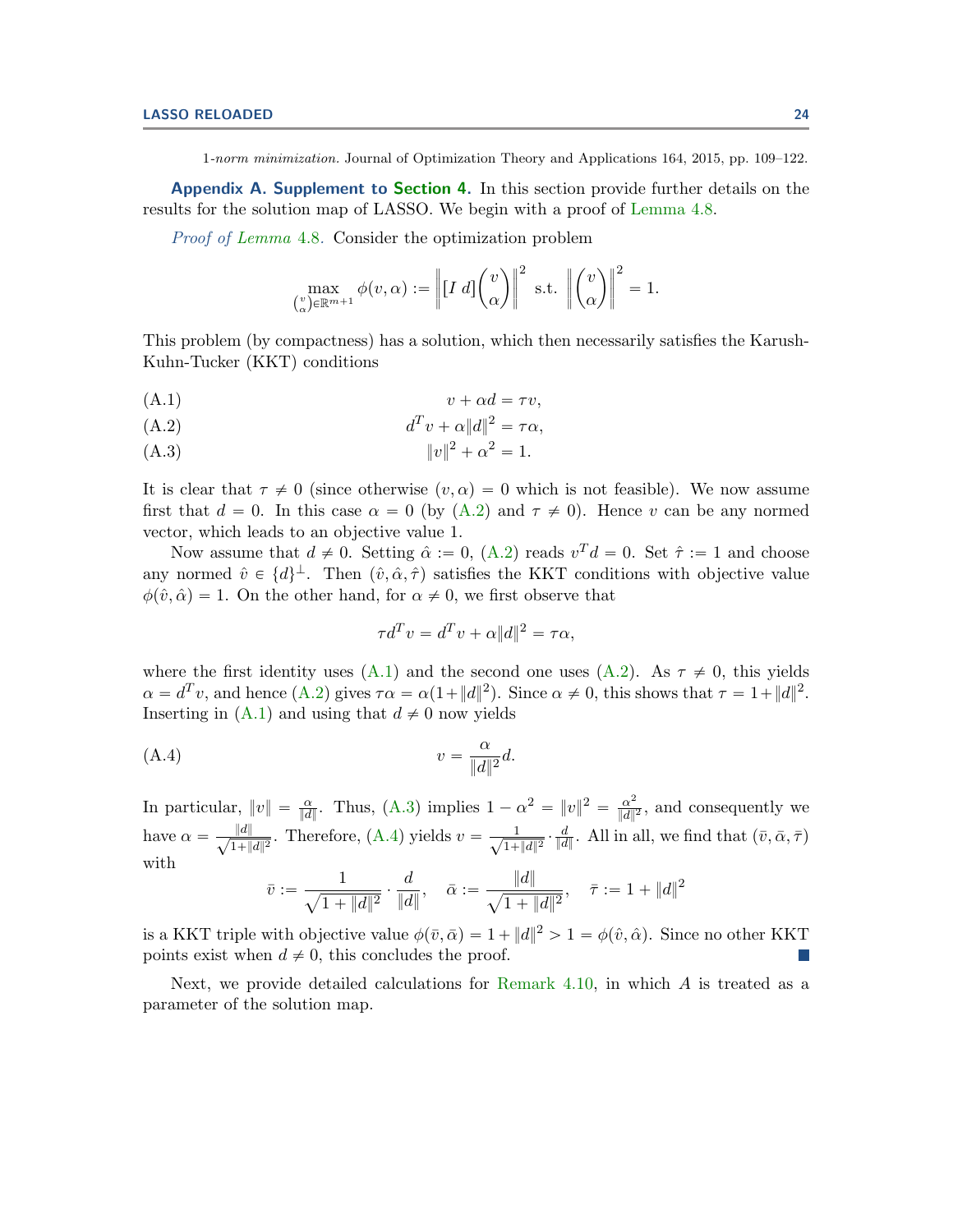*Remark* A.1 (The matrix A as a parameter). [Theorem 4.9](#page-12-0) can be extended to the case where the solution is considered as a function of  $(b, \lambda, A)$ . With the (extended) function  $f(A, b, \lambda, z) = \frac{1}{\lambda} (A^T(Ax - b))$ , a direct computation shows that  $D_A f(\overline{A}, \overline{b}, \overline{\lambda}, \overline{x}) H =$  $\bar{\lambda}^{-1}((\bar{A}^T H + H^T \bar{A})\hat{\bar{x}} - H^T \bar{b})$ , for any  $H \in \mathbb{R}^{m \times n}$  (where, in this case,  $\bar{\mathbb{R}}^{m \times n}$  has been equipped with the Frobenius norm  $\|\cdot\|_F$ . This yields

$$
\|D_{(A,b,\lambda)}f(\bar{A},\bar{b},\bar{\lambda},\bar{x})\|
$$
  
\n
$$
= \frac{1}{\bar{\lambda}} \max_{\|(H,v,\alpha)\| \leq 1} \|(\bar{A}^T H + H^T \bar{A})\bar{x} - H^T \bar{b} - \bar{A}^T v - \alpha \bar{\lambda}^{-1} (\bar{A}^T (\bar{A}\bar{x} - \bar{b}))\|
$$
  
\n
$$
\leq \frac{1}{\bar{\lambda}} \max_{\|H\|_F \leq 1} \|(\bar{A}^T H + H^T \bar{A})\bar{x} - H^T \bar{b}\| + \frac{1}{\bar{\lambda}} \max_{\|(v,\alpha)\| \leq 1} \|\bar{A}^T v + \alpha \bar{\lambda}^{-1} (\bar{A}^T (\bar{A}\bar{x} - \bar{b}))\|.
$$

Note that the second term above was estimated in the proof of [Theorem 4.9.](#page-12-0) Hence, we focus on the first term. Observing that  $||H|| \le ||H||_F \le 1$ , we see that

$$
\max_{\|H\|_F=1} \|(\bar{A}^T H + H^T \bar{A})\bar{x} - H^T \bar{b}\| \le \max_{\|H\|_F=1} \|\bar{A}^T H \bar{x} \| + \|H^T (\bar{A}\bar{x} - \bar{b})\| \le \|\bar{A}\| \|\bar{x}\| + \|\bar{A}\bar{x} - \bar{b}\|.
$$

Combining the above inequalities and using an argument analogous to the proof of [Theo-](#page-12-0) ( [rem 4.9,](#page-12-0) we obtain that the solution map  $(A, b, \lambda) \mapsto \operatorname{argmin}_{z \in \mathbb{R}^n} \left\{ \frac{1}{2} \right\}$  $\frac{1}{2}||Az-b||^2 + \lambda ||z||_1$ } is locally Lipschitz at  $(\bar{A}, \bar{b}, \bar{\lambda})$  with (local) Lipschitz modulus L satisfying

$$
L \leqslant \frac{1}{\sigma_{\min}(\bar{A}_I)^2} \left( \left\| \bar{A} \bar{x} - \bar{b} \right\| + \sigma_{\max}(\bar{A}) \left( \left\| \bar{x} \right\| + \sqrt{1 + \left\| \frac{\bar{A} \bar{x} - \bar{b}}{\bar{\lambda}} \right\|^2} \right) \right).
$$

Appendix B. Supplement to [Section 5.](#page-15-0) Finally, we include a technical lemma from high-dimensional probability, which is required to prove [Propositions 5.3](#page-16-0) and [5.4.](#page-17-0) We state the result in a form similar to [\[44,](#page-22-19) Theorem 9.1.1], but specialized to the  $\ell_1$  setting. Moreover, we have stated a version that uses the optimal dependence on K established in [\[25\]](#page-22-21). For integers  $1 \leq s \leq n$ , define  $\Sigma_s^n := \{z \in \mathbb{R}^n : ||z||_0 \leq s\}$ , let  $J_{n,s} := \text{conv}(\Sigma_s^n \cap \mathbb{B}_2)$ and recall the definition of  $T_{n,s}$  in [Subsection 5.1.](#page-15-2)

<span id="page-24-0"></span>Lemma B.1 (Deviation inequality for a subgaussian matrix). Let  $A \in \mathbb{R}^{m \times n}$  be a Ksubgaussian matrix. If C is  $J_{n,s}$  or  $T_{n,s}$ , then,

$$
\mathbb{E}\sup_{x\in\mathcal{C}}\left|\|Ax\|-\sqrt{m}\|x\|\right|\leqslant CK\sqrt{\log K}\left[\sqrt{s\log(en/s)}+1\right].
$$

Moreover, for any  $u \geq 0$ , with probability at least  $1 - 3 \exp(-u^2)$ ,

$$
\sup_{x \in \mathcal{C}} \left| \|Ax\| - \sqrt{m}\|x\| \right| \leq CK\sqrt{\log K} \left[ \sqrt{s \log(en/s)} + u \right].
$$

 $\Diamond$